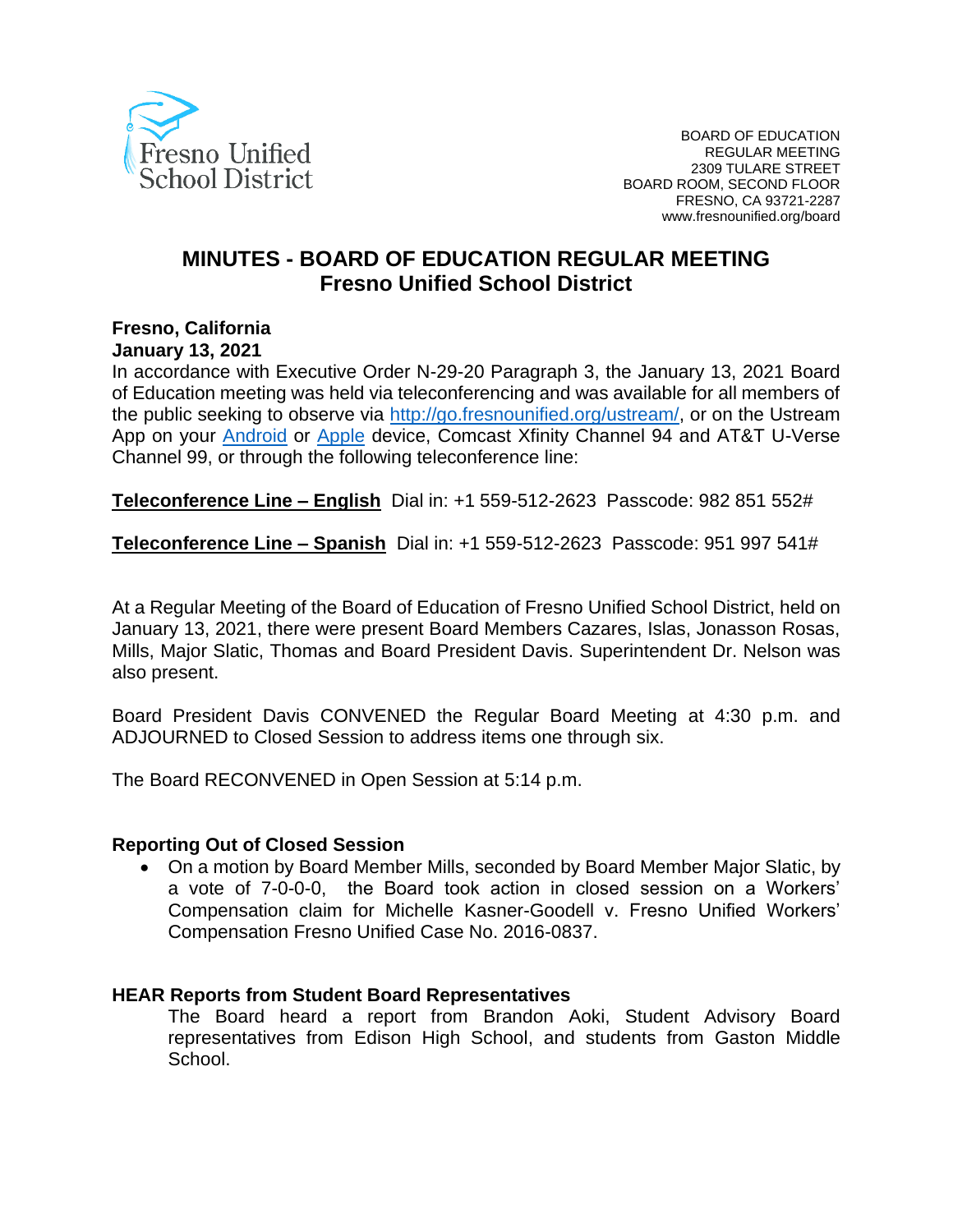### **HEAR Report from Superintendent**

- Recognized January is National Mentoring Month. Fresno Unified is fortunate to have a designated mentoring office that offers our students a robust range of mentoring supports, including individual, group, and e-mentoring. Our numbers of student mentees have grown from the hundreds to the thousands in the past several years. During virtual learning, not only did we quickly pivot all of our mentoring programs to virtual platforms, we expanded a number of our programs, including peer mentoring for English learner newcomers and a Tech peer mentoring program where peer mentors assist other students who are having technology challenges. During January, the DPI Mentoring Office will be highlighting in social media many of our mentors and school sites that go above and beyond. If you or someone you know is interested in being a mentor. Please reach out to our Prevention & Intervention Office at 457-3340 or visit dpi.fresnounified.org.
- Recognized and celebrated seven students from our district selected to the 2021 California All State Honor Band and Orchestra. Being selected to these ensembles is the highest honor a California music student can receive. The following Fresno Unified musicians have been recognized as one of the top music students in the state of California for the 2020-21 school year:
	- o California All State Middle School Honor Orchestra
		- Izzy Cobb, Violin Computech
		- Xavion Torres, Viola Computech
		- Betsy Woodward, Cello Computech
		- Penelope Freeman, Violin Computech
	- o California All State High School Honor Orchestra
		- Rowan Crass, Violin Edison
	- o California All State High School Honor Band
		- Kate Richardson, Euphonium Bullard
		- David Kglygan, Contrabass Clarinet Bullard
- Shared our Health Services staff were eligible to receive their first dose of the COVID-19 vaccines this week. Our Health Services staff were able to be accommodated during Phase 1A as health care workers, and we are so grateful to the Fresno County Department of Health for including them. In the Phase 1B, which is planned to begin mid-February, ALL of our Fresno Unified staff will be eligible to receive their first dose of the COVID-19 vaccine. The vaccine is voluntary, but personally, I have to say I'm very excited for this opportunity and know that as more and more of our community are vaccinated, we'll be able to bring our COVID-19 numbers down. When our COVID numbers as a county reach the Orange tier, we will be able to start phasing back our in-person instruction – and I know that's what we all have been wanting and waiting for. I have to say – if you are NOT a Health Services staff member but have received the link to sign up for a vaccine somehow, please DO NOT make an appointment until it is your turn in Phase 1B. The County Health Department will turn away any ineligible staff at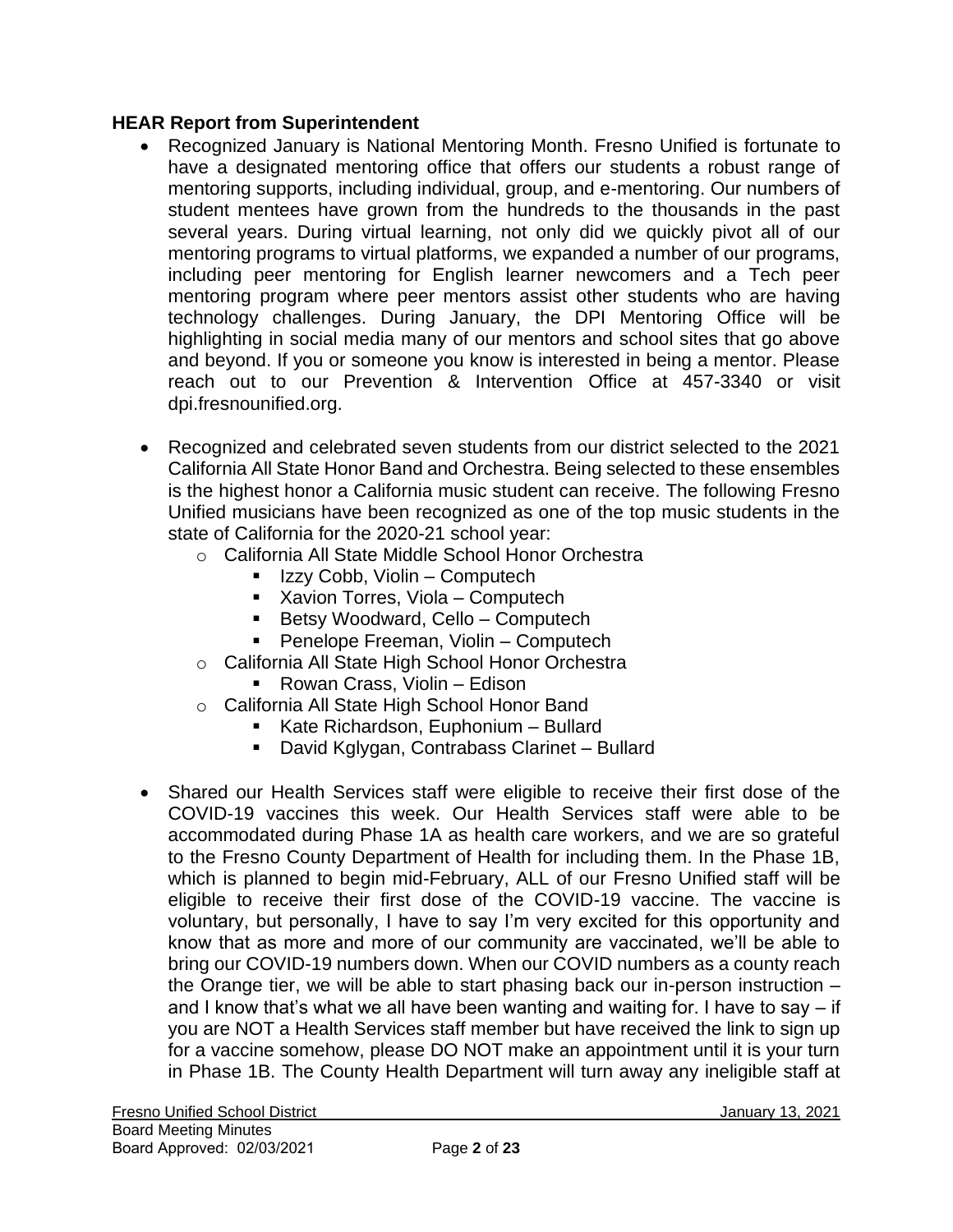the appointment. We do not want our Fresno Unified family responsible for creating any bottlenecks in the vaccination rollout by being eager to get our vaccines before our turn.

- Reminded everyone tomorrow kicks of our first of 11 virtual LCAP Town Halls. I want to thank our State and Federal Team and our Strategic Plan Work Team for pivoting this year to a virtual format and being innovative to ensure access and interactivity for our Fresno Unified family to participate in this year's LCAP discussions. These teams have improved our LCAP survey, which is currently available to take on our website, and they've worked hard to makes these LCAP Town Halls some of the most interactive we've had. I encourage each and every one of you – students, staff, parents, and community members – to complete the LCAP survey and join us for one of the 11 Town Halls to make your voice heard in our budgeting process. To access the survey and the dates, times, and links to access the LCAP Town Halls, please head to our website at Fresnounified.org.
- Reminded everyone our Virtual Teacher Job Fair is coming up on January 21. This is your chance to join our Fresno Unified family for the 2020/21 school year. To get prepped, head to our website to get signed up for an interview spot and submit your resume and transcripts ahead of time.
- Mentioned tonight you would be hearing from a familiar Fresno Unified family member, Debra Odom. This Friday, Debra will be finishing up a 26-and-a-half-year career with Fresno Unified. She has served our district as a teacher, vice-principal, worked in the Transfers Office, and in the recent 10 years, was a manager for the Charter School Office. Debra, thank you for serving the children, parents, and staff of the Fresno Unified School District – you will be missed.

## **BOARD/SUPERINTENDENT COMMUNICATION**

**Member Cazares**:Expressed condolences to the Costa family and the staff at Hoover High School. Expressed condolences to the Kanzler family and the staff at Computech Middle School. Shared a reminder with staff, that as we go into the second semester students are vulnerable and need understanding.

**Member Islas**: Thanked sites working in partnership with the Food Bank with meal distributions to families and the community. Thanked staff for the facility improvements taking place in the McLane Region. Thanked those who are going above and beyond. Reminded people to visit the Fresno County Department of Public Health website.

**Member Jonasson Rosas**: Welcomed everyone back. Expressed hope that as the year 2021 goes by we all can stay safe.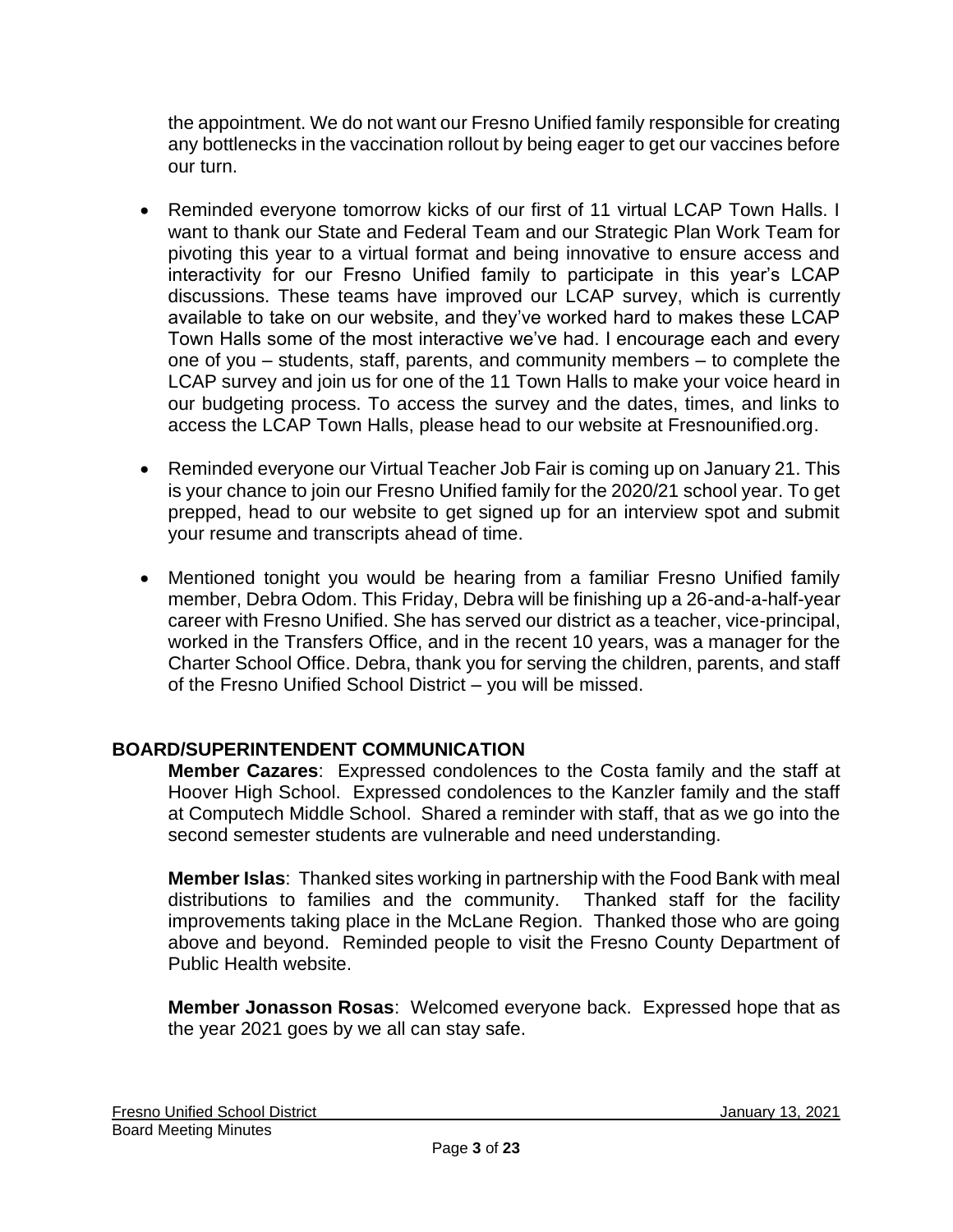**Member Mills**: Welcomed everyone back and a Happy New Year. Encouraged folks to get the COVID-19 vaccination. Expressed appreciation for the new CTE building at Fresno High School. Recognized Mara Curry for narrating the mentoring video shown earlier in the evening.

**Board President Davis:** Thanked teachers for the Winter Session. Shared credits earned by several high schools.

**Board Clerk Thomas**: Expressed condolences to those who have lost loved ones**.** Thanked the Board for honoring LaVera Williams. Asked everyone to stay safe. Shared how proud she was of the teachers that worked and the students that took advantage of the Winter Session.

### **OPPROTUNITY FOR PUBLIC COMMENT ON CONSENT AGENDA ITEMS**

The Board received zero submissions for public comment for items on the Consent Agenda.

On a motion by Board Member Islas, seconded by Board Clerk Thomas, the Consent Agenda with the exception of items A-9, A-10, A-11, and B-25 which were pulled from the agenda by staff and A-14, A-17, and A-18 which were pulled by the Board for further discussion, was approved by a roll call vote of 7-0-0-0 as follows: AYES: Board Members: Cazares, Islas, Jonasson Rosas, Mills, Major Slatic, Thomas and Board President Davis.

## **A. CONSENT AGENDA**

#### **A-1, APPROVE Personnel List APPROVED as recommended**, the Personnel List, Appendix A, as submitted.

- **A-2, ADOPT Resolutions Delineating Authorized District Agents to Sign on Behalf of Fresno Unified School District ADOPTED as recommended**, Resolutions 20-07 through 20-11 presented for adoption to update authorized officials to sign various business transactions on behalf of Fresno Unified School District.
- **A-3, APPROVE Minutes from Prior Meeting APPROVED as recommended**, the draft minutes from the December 09, 2020 Regular Board Meeting.
- **A-4, APPROVE Appointment to the Audit Committee APPROVED as recommended**, the appointment of Arthur Montejano to the Fresno Unified School District Audit Committee.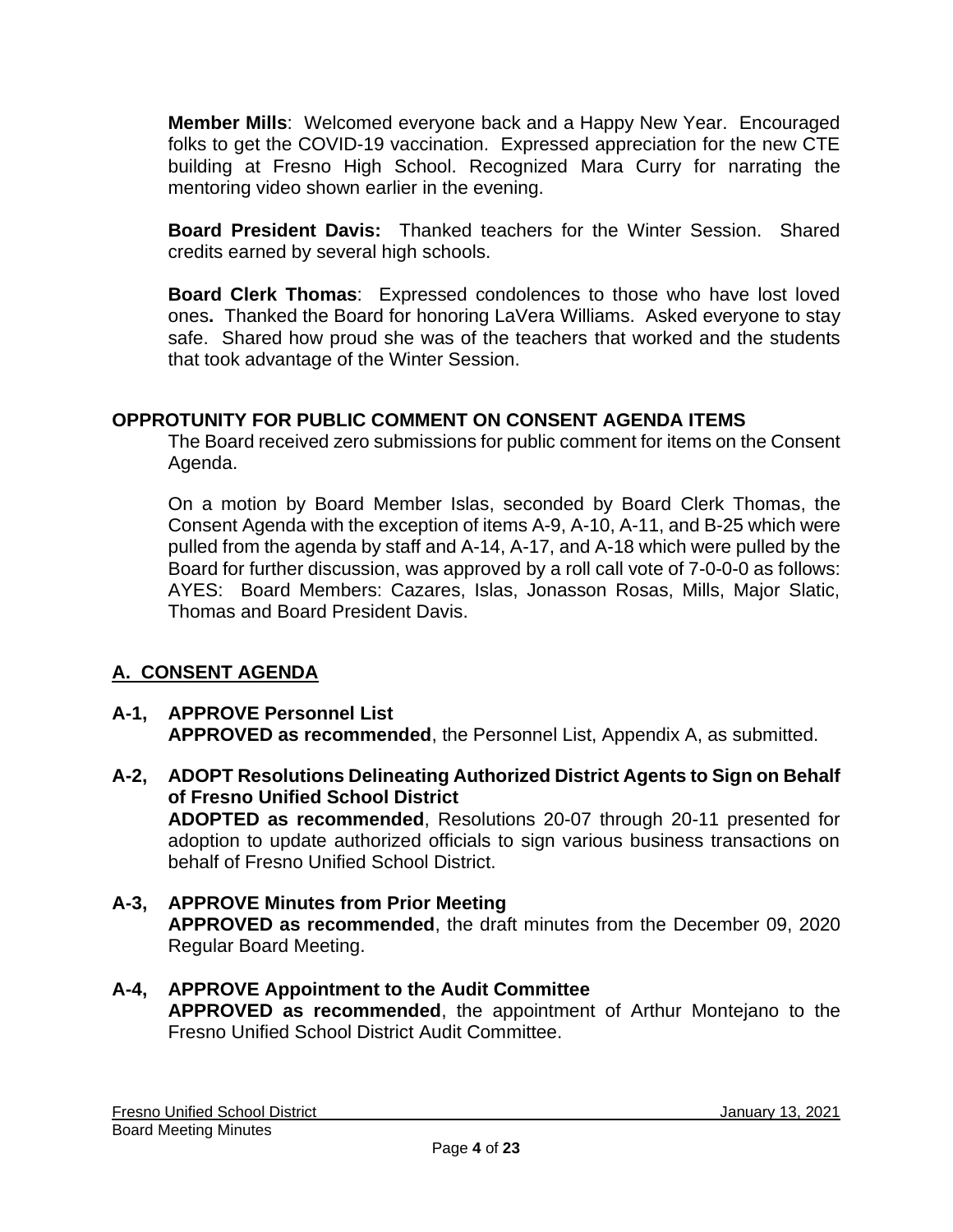**A-5, APPROVE Independent Contractor Services Agreement for Corwin Press, Inc.**

**APPROVED as recommended**, an Independent Contractor Services Agreement for Corwin Press, Inc.

**A-6, APPROVE Independent Contractor Services Agreement with Good Company Players**

**APPROVED as recommended**, an Independent Contractor Services Agreement with Good Company Players.

**A-7, APPROVE Independent Contractor Services Agreement with Men of Color in Educational Leadership**

**APPROVED as recommended**, an Independent Contractor Services Agreement for the national organization, Men of Color in Educational Leadership.

- **A-8, APPROVE an Independent Contractor Services Agreement between Fresno Unified School District Early Learning Department and Elizabeth Magruder APPROVED as recommended**, an Independent Contractor Services Agreement between Fresno Unified School District Early Learning Department and Elizabeth Magruder.
- **A-9, APPROVE Independent Contractor Services Agreement with American Ambulance**

Included in the Board binders is an Independent Contractor Services Agreement with American Ambulance. Fresno Unified has utilized American Ambulance to provide required services at all Fresno Unified high school football games. **ITEM PULLED FROM THE AGENDA BY STAFF**

**A-10, APPROVE Independent Contractor Services Agreement with Riddell Football** Included in the Board binders is an Independent Contractor Services Agreement with Riddell Football. Fresno Unified has used Riddell Football for annual reconditioning and recertification of all tackle football helmets and shoulder pads as deemed necessary by the National Operating Committee on Standards for Athletic Equipment (NOCSAE).

**ITEM PULLED FROM THE AGENDA BY STAFF**

#### **A-11, APPROVE Independent Contractor Services Agreement with San Joaquin Valley Officials Association - Central California Amateur Arbiters Sport Officials**

Included in the Board binders is an Independent Contractor Services Agreement with San Joaquin Valley Officials Association (SJVOA) - Central California Amateur Arbiters Sport Officials (CCAA). Fresno Unified has used SJVOA and CCAA to provide officiating services for elementary, middle school, and high school season contests.

**ITEM PULLED FROM THE AGENDA BY STAFF**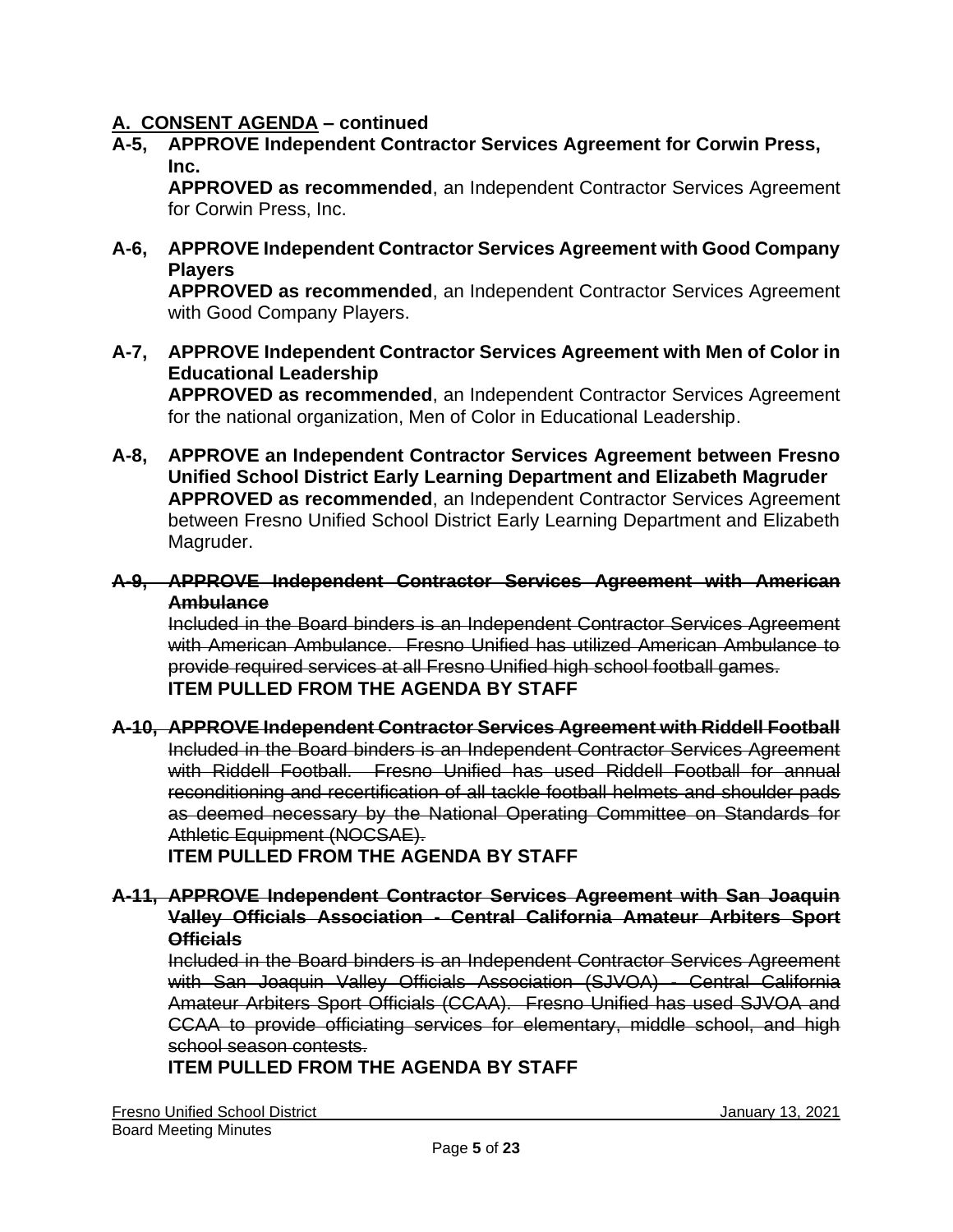### **A-12, APPROVE Agreement with Thoughtexchange**

**APPROVED as recommended**, an agreement with Thought Exchange for an interactive crowdsourcing platform for the 2021 calendar year.

**A-13, APPROVE Addendum to Independent Contractor Services Agreement with Advanced Medical Personnel, Inc.**

**APPROVED as recommended**, an addendum to the Independent Contractor Services Agreement with Advanced Medical Personnel, Inc. in the amount of \$2,015,579.

**A-14, APPROVE Award of Bid 21-16, Mayfair Elementary School Masonry Block Wall**

**APPROVED as recommended**, information on Bid 21-16, to install a new 600 linear foot masonry block wall at the north fence line at Mayfair Elementary School.

For the record, Board Members had comments/questions pertaining to Agenda Item A-14. A summary is as follows: Highlighted what this item will mean for Mayfair regarding safety of students and staff at the school. Thanked staff for moving this item.

On a motion by Board Member Islas, seconded by Board Member Cazares, Agenda Item A-14 was approved by a roll call vote of 7-0-0-0, as follows: AYES: Board Members: Cazares, Islas, Jonasson Rosas, Mills, Major Slatic, Thomas, and Board President Davis.

### **A-15, APPROVE Award of Request for Information 21-22, Academic Return on Investment Services**

**APPROVED as recommended**, the award of Request for Information 21-22, for Academic Return on Invest (A-ROI) services. The district is seeking a qualified firm to provide A-ROI analysis and training to develop approaches to evaluate the effectiveness of district programs in relation to investments.

**A-16, RATIFY a Multi-year Lease Agreement between Fresno Unified School District Early Learning Department and Housing Authorities of the City and County of Fresno**

**RATIFIED as recommended**, a lease agreement for the Helm Home Building to be used by the Early Learning Department to facilitate the Play and Learn Group.

**A-17, RATIFY an Agreement between Fresno Unified School District Early Learning Department and Kern County Superintendent of Schools RATIFIED as recommended**, an agreement between Fresno Unified School District Early Learning Department and Kern County Superintendent of Schools from December 17, 2020 through June 30, 2021.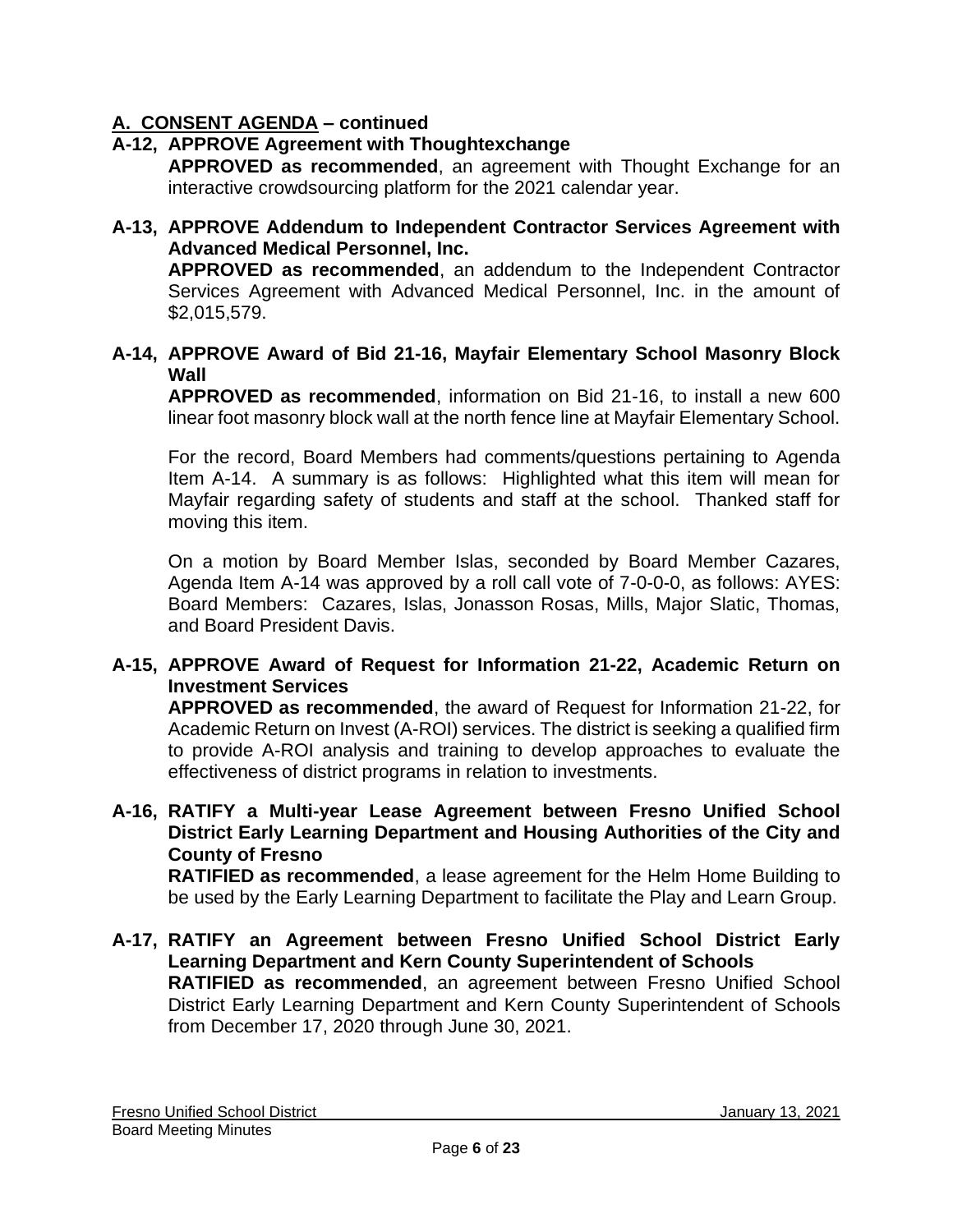For the record, Board Members had comments/questions pertaining to Agenda Item A-17. A summary is as follows: Requested clarity as to if the district has inhouse staff to provide the work. Chief of Equity and Access, Lindsay Sanders was available to provide clarity.

On a motion by Board Member Major Slatic, seconded by Board Clerk Thomas, Agenda Item A-17 was approved by a roll call vote of 7-0-0-0, as follows: AYES: Board Members: Cazares, Islas, Jonasson Rosas, Mills, Major Slatic, Thomas, and Board President Davis.

**A-18, RATIFY Agreement with Fresno County Superintendent of Schools to Provide Student Meals to Career Technical Education Charter High School RATIFIED as recommended**, an agreement with the Fresno County Superintendent of Schools for Fresno Unified to provide student meals to approximately 150 students at the Career Technical Education Charter High School.

For the record, Board Members had comments/questions pertaining to Agenda Item A-18. A summary is as follows: Requested clarity on who is providing meals? Requested clarity of dollar amount of reimbursement. Requested clarity as to who gets the USDA reimbursement. Is USDA reimbursement higher or lower. Requested when agreements are presented to the Board the cost/reimbursement to the district should be worked out and the amount presented clearly to the Board. Chief of Operations, Karin Temple, and Director of Food Services, Amanda Harvey, were available to provide clarity.

On a motion by Board Member Islas, seconded by Board Member Mills, the Board ratified Agenda Item A-18 by a roll call vote of 7-0-0-0, as follows: AYES: Board Members: Cazares, Islas, Jonasson Rosas, Mills, Major Slatic, Thomas, and Board President Davis.

### **A-19, RATIFY Agreement with Dr-Graphix**

**RATIFIED as recommended**, an agreement with Dr-Graphix (David Rodriguez) to provide large scale design and graphic work.

### **A-20, RATIFY Change Orders for the Projects Listed Below**

**RATIFIED as recommended**, information on Change Orders for the following projects: Bid 19-51 Sections B and C, Mechanical Improvements for Malloch Elementary School and Tehipite Middle School; and Bid 20-36 Section A, Hoover High School Shade Structure and Site Improvements.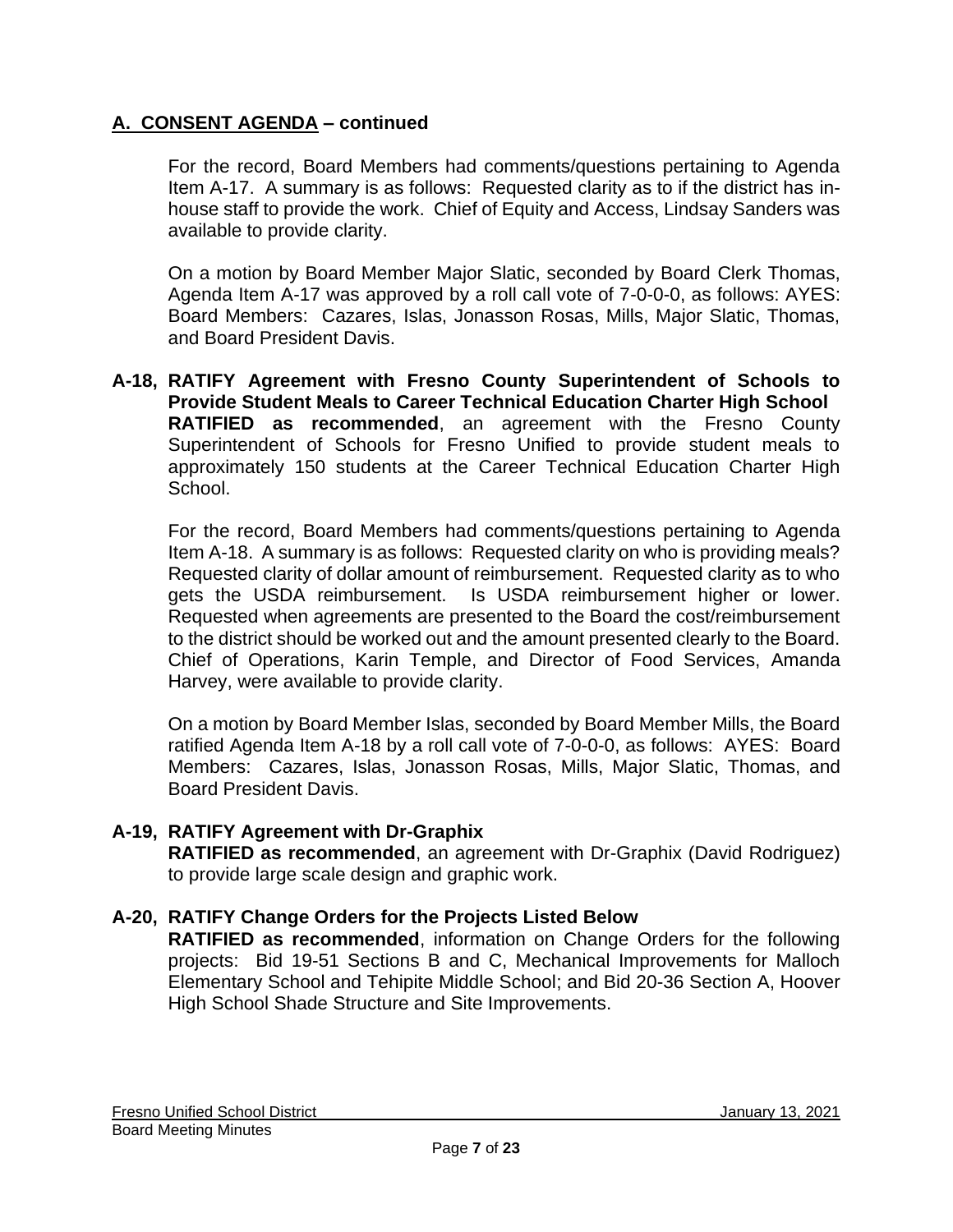### **A-21, RATIFY the Filing of Notices of Completion**

**RATIFIED as recommended**, Notices of Completion for the following projects, which have been completed according to plans and specifications: Bid 20-15, Viking Elementary School Modular Classrooms and Restroom Infrastructure; and Bid 20-46 Sections A and B, Vinland Elementary School Parking Lot Expansion and Site Access Improvements.

#### **A-22, RATIFY Purchase Orders from October 01, 2020 through October 31, 2020, and Zero-Dollar Contracts**

**RATIFIED as recommended**, information on purchase orders issued from October 01, 2020 through October 31, 2020 and a list of zero-dollar contracts that specify terms but where no funds will be exchanged between Fresno Unified and other entities.

#### **UNSCHEDULED ORAL COMMUNICATIONS**

For the record, zero submissions of public comment were received for Unscheduled Oral Communications.

#### **B. CONFERENCE/DISCUSSION AGENDA**

#### **B-23, DISCUSS and DECIDE in the Matter of the Aspen Ridge Public School Charter Petition**

Aspen Public Schools, Inc. has delivered a petition to the district to operate a new charter, Aspen Ridge Public School, seeking authorization to operate July 01, 2021 through June 30, 2026. The charter proposes to open Fall 2021 with 200 students in grades seven through ten. The petition was received by the Charter Office on September 21, 2020 and a Public Hearing was held at the November 04, 2020 Board meeting.

#### **OPPORTUNITY for Public Comment**

For the record, thirty-three submissions of public comment were received for Agenda Item B-23. They are as follows:

### **1. Emily Sterling**

My name is Emily Sterling and my son Kaiden Baharloo attends Aspen Valley Prep and would love to see him be able to continue with Aspen after 8th grade. I am addressing item B-23 on the FUSD Board agenda. I am in support of the new 7-12 school, Aspen Ridge Public School. I have been a parent of student(s) at a current Aspen school, (or staff at current Aspen Schools) and I want my student to continue to have the option to attend an Aspen school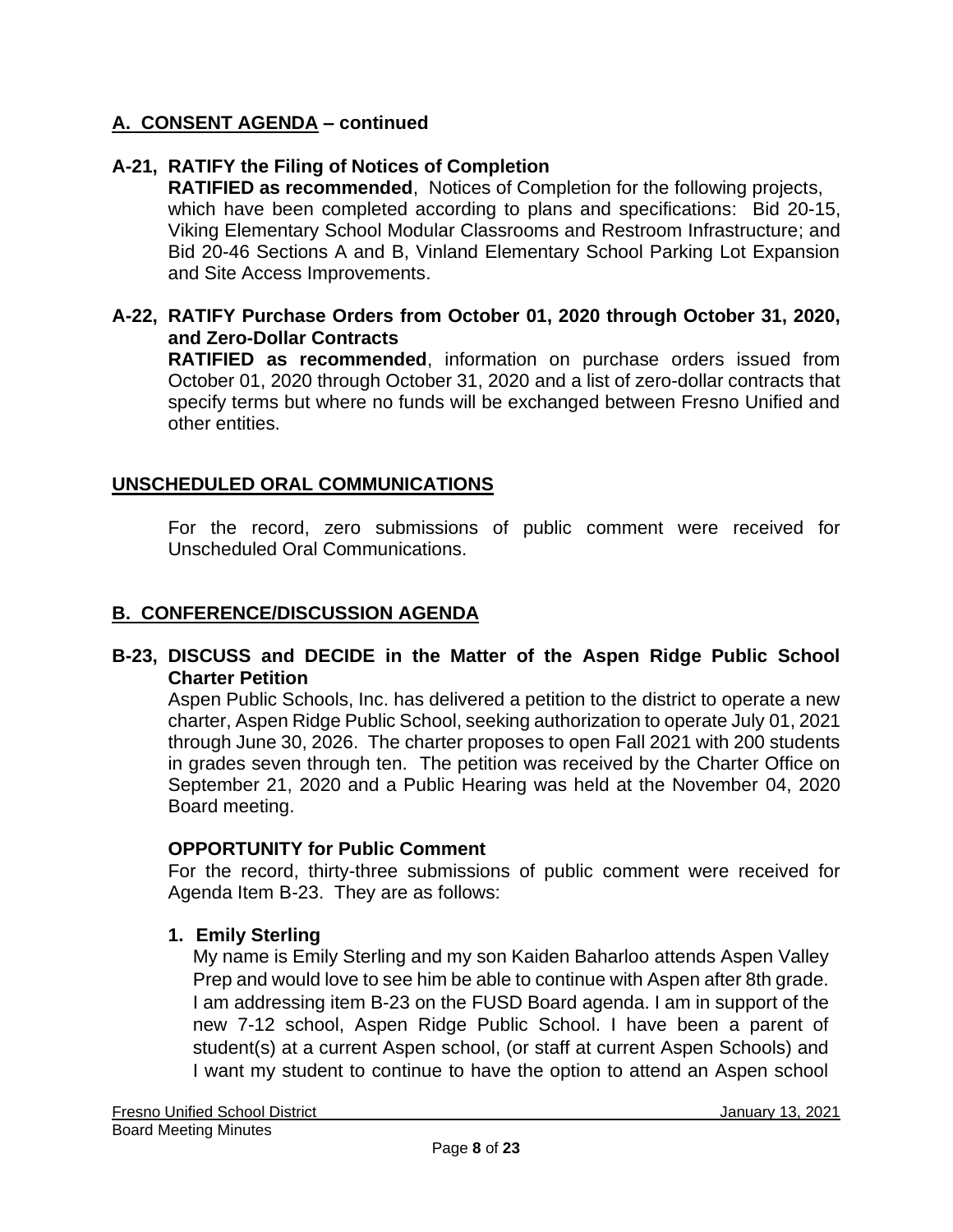through high school. I believe that parents should have a choice about what school is best for their students. Summit Learning has helped my student to grow both socially and academically. I believe that Aspen will prepare my student for college and a career. Please consider voting YES to approve the new Aspen Ridge Public School charter for the full 5 year term!

# **2. Viridiana Zamora**

Me llamo Alicia ZR . Me estoy refiriendo al tema B-23 en la agenda de la Mesa Directiva del FUSD. Estoy a favor de la nueva escuela 7-12, Aspen Ridge Public School. He sido padre de estudiantes en una escuela actual de Aspen (o personal de las escuelas actuales de Aspen) y quiero que mi estudiante continúe teniendo la opción de asistir a una escuela de Aspen hasta la escuela secundaria. Creo que los padres deben poder elegir qué escuela es mejor para sus estudiantes. Summit Learning ha ayudado a mi estudiante a crecer tanto social como académicamente. Creo que Aspen preparará a mi estudiante para la universidad y una carrera. ¡Por favor considere votar SÍ para aprobar la nueva constitución de las Escuelas Públicas de Aspen Ridge para el período completo de 5 años!

## **Translation**

My name is Alicia ZR . I am referring to item B-23 on the FUSD Board agenda. I am in favor of the new 7-12 school, Aspen Ridge Public School. I have been a parent of students at a current Aspen school (or current Aspen schools staff) and I want my student to continue to have the option of attending an Aspen school through high school. I believe that parents should be able to choose which school is best for their students. Summit Learning has helped my student grow both socially and academically. I believe Aspen will prepare my student for college and a career. Please consider voting YES to approve the new Aspen Ridge Public Schools constitution for the full 5-year period!

## **3. Briana Cox**

My name is Briana Cox. I am addressing item B-23 on the FUSD Board agenda. I am in support of the new 7-12 school, Aspen Ridge Public School. I have been a parent of Jonah Cox who is attending a current Aspen school and my other son Asher Cox will be attending when he is of school age, and I want my children to continue to have the option to attend an Aspen school through high school. I believe that parents should have a choice about what school is best for their students. Summit Learning has helped my son to grow both socially and academically. I believe that Aspen will prepare my student and every student for college and a career. Please consider voting YES to approve the new Aspen Ridge Public School charter for the full 5 year term! Our kids deserve to continue their awesome growth together!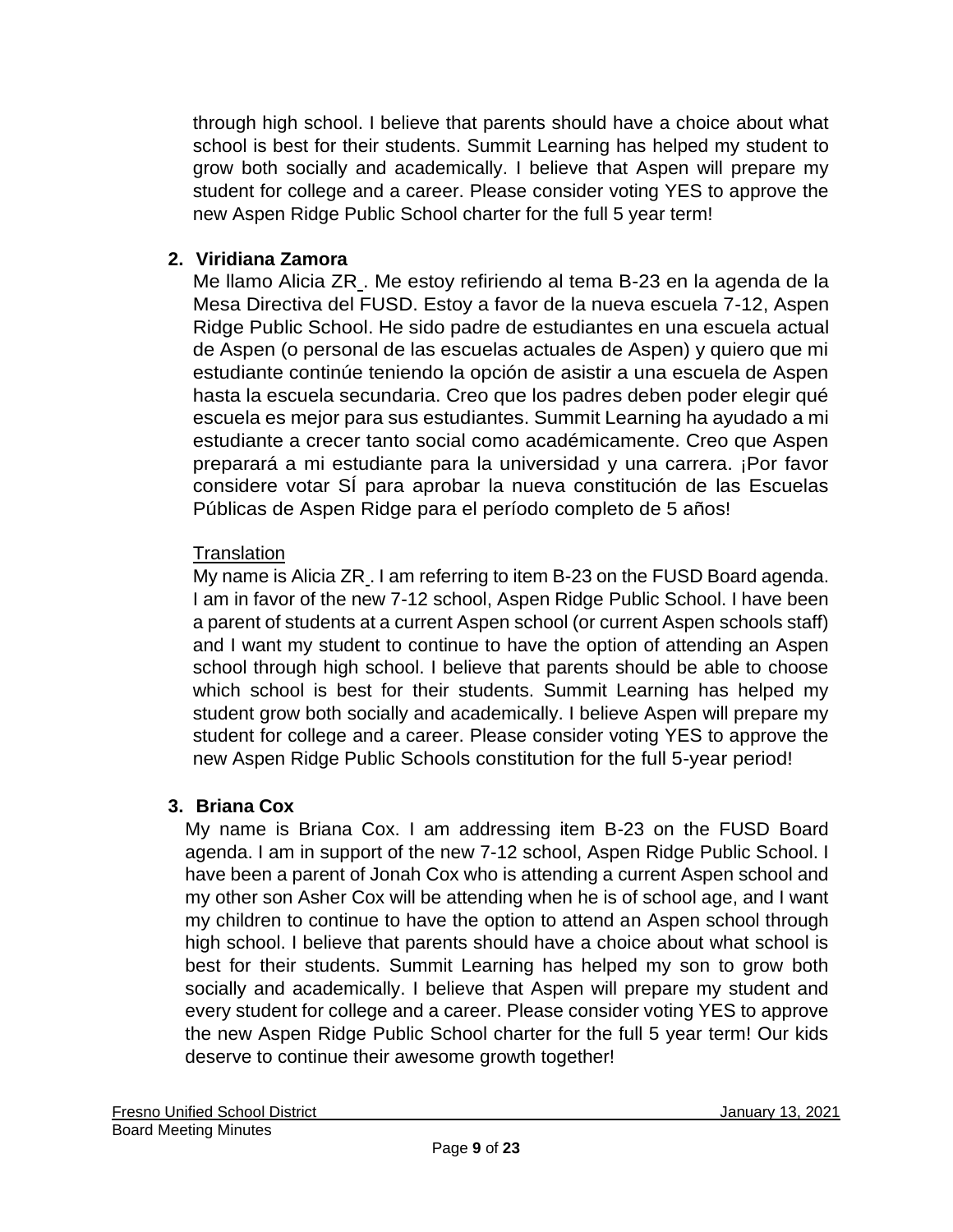# **4. Raul Trejo**

My name is Raul Trejo. I am addressing item B-23 on the FUSD Board agenda. I am in support of the new 7-12 school, Aspen Ridge Public School. I work at a current Aspen school, and I want students to continue to have the option to attend an Aspen school through high school. I believe that we should have a choice about what school is best for students. Summit Learning has helped students to grow both socially and academically. I believe that Aspen will prepare students for college and a career. Please consider voting YES to approve the new Aspen Ridge Public School charter for the full 5 year term!

## **5. Chynna Raymond**

My name is Chynna Raymond. I am addressing item B-23 on the FUSD Board agenda. I am in support of the new 7-12 school, Aspen Ridge Public School. I have been on staff at one of the current Aspen Schools and I believe in the quality educational and social emotional experience that Aspen offers students. I support the opportunity for students to have the option to attend an Aspen Public School through high school. Please consider voting YES to approve the new Aspen Ridge Public School charter for the full 5 year term!

## **6. Yessenia Silva**

My name is Yessenia Silva. I am addressing item B-23 on the FUSD Board agenda. I am in support of the new 7-12 school, Aspen Ridge Public School. I have been a parent of student(s) at a current Aspen school, (or staff at current Aspen Schools) and I want my student to continue to have the option to attend an Aspen school through high school. I believe that parents should have a choice about what school is best for their students. Summit Learning has helped my student to grow both socially and academically. I believe that Aspen will prepare my student for college and a career. Please consider voting YES to approve the new Aspen Ridge Public School charter for the full 5 year term!

# **7. Erwin Chitay**

My name is Erwin Chitay. I am addressing item B-23 on the FUSD Board agenda. I am in support of the new 7-12 school, Aspen Ridge Public School. I have been a parent of student(s) at a current Aspen school, (or staff at current Aspen Schools) and I want my student to continue to have the option to attend an Aspen school through high school. I believe that parents should have a choice about what school is best for their students. Summit Learning has helped my student to grow both socially and academically. I believe that Aspen will prepare my student for college and a career. Please consider voting YES to approve the new Aspen Ridge Public School charter for the full 5 year term!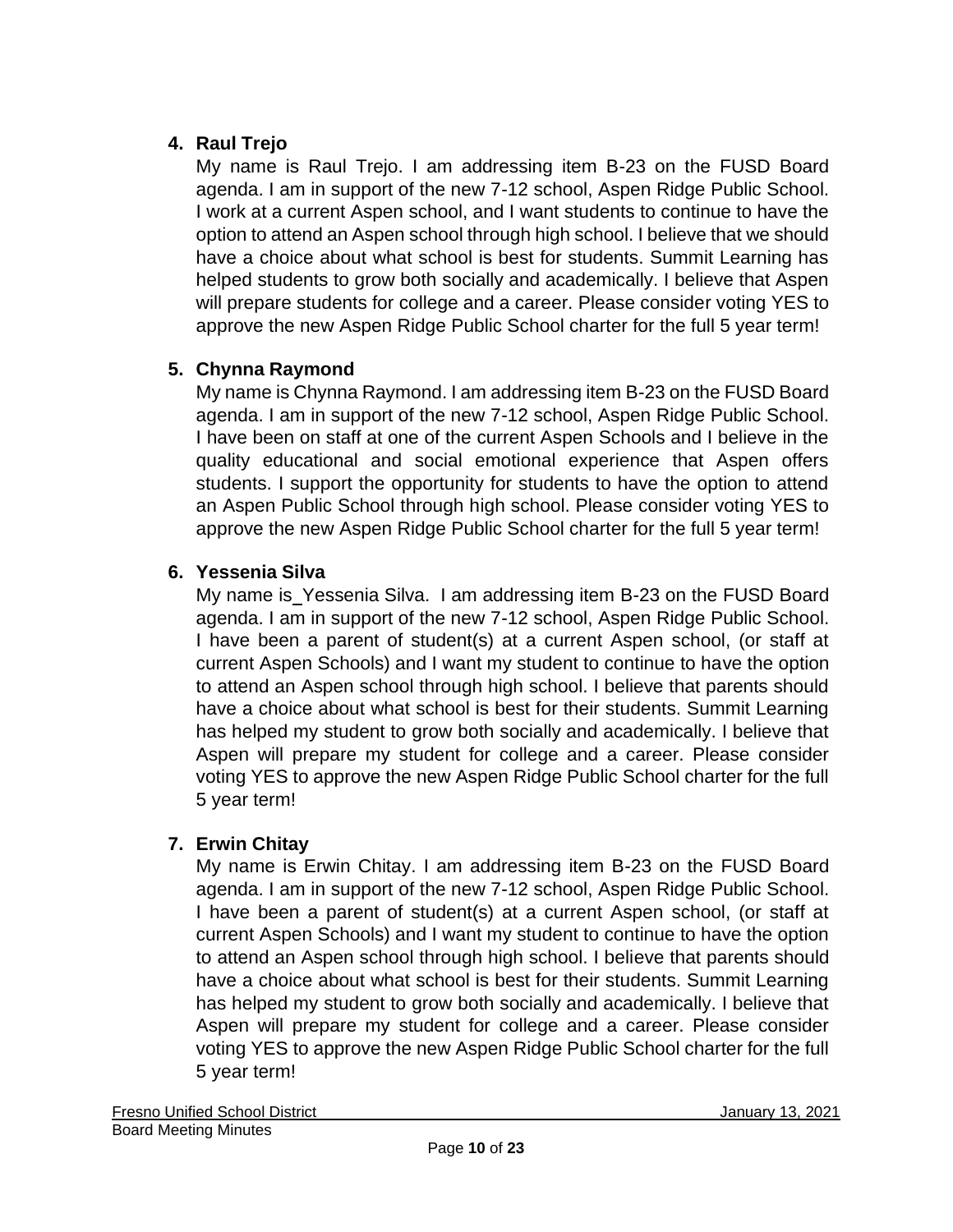### **8. Mark and Iesha Howard**

We are Mark and Iesha Howard. This message is addressing item B-23 on the FUSD Board agenda in support of the new 7-12 school, Aspen Ridge Public School. We currently have one child attending an Aspen school and another child expected to begin the same Aspen school for the 21/22 school year. We would like our children to not only be able to continue to have the option to attend an Aspen school through high school for the benefits of Summit Learning, but to also have the benefit of attending high school with kids who also attended Aspen schools pre-high school. Please vote in favor of the new high school.

### **9. Laura Drury**

Hello FUSD Board Members,

My name is Laura Drury. I am addressing item B-23 on the FUSD Board agenda. I am in support of the new 7-12 school, Aspen Ridge Public School. I have been on staff at one of the current Aspen Schools (Aspen Valley Prep) and I believe in the quality educational and social emotional experience that Aspen offers students. I support the opportunity for students to have the option to attend an Aspen Public School through high school. I have been the registrar here at the Valley Prep site for approximately 15 years. During that time I have had the opportunity to hear from many of our families and parents. They and their students love our school and are usually very worried once their 8th grade year is over, because they don't know where to attend High School. They have always expressed to our office staff…"When are you going to open a High School?" This has been the heart cry of parents for many years. They love the smaller learning environment and feel their children thrive in this atmosphere. Going to a large high school can be overwhelming for some students. They would love to have the opportunity to carry on their education through high school and graduate along with their peers. Please consider voting YES to approve the new Aspen Ridge Public School charter for the full 5 year term!

## **10.Patricia Morgutia**

My name is Patricia Morgutia, I have been teaching in Fresno for 15 years. I am addressing the charter for Aspen Ridge Public School, B-23 on the FUSD Board agenda. I would like to show my support for the new 7-12 school. I have been on staff at one of Aspen's current schools and believe that it offers a quality educational experience for students. Aspen provides excellent social and emotional education and support for our students as well. I support the opportunity for students to have the option to attend Aspen Public School through high school. Please consider voting YES to approve the new charter for the full 5 year term.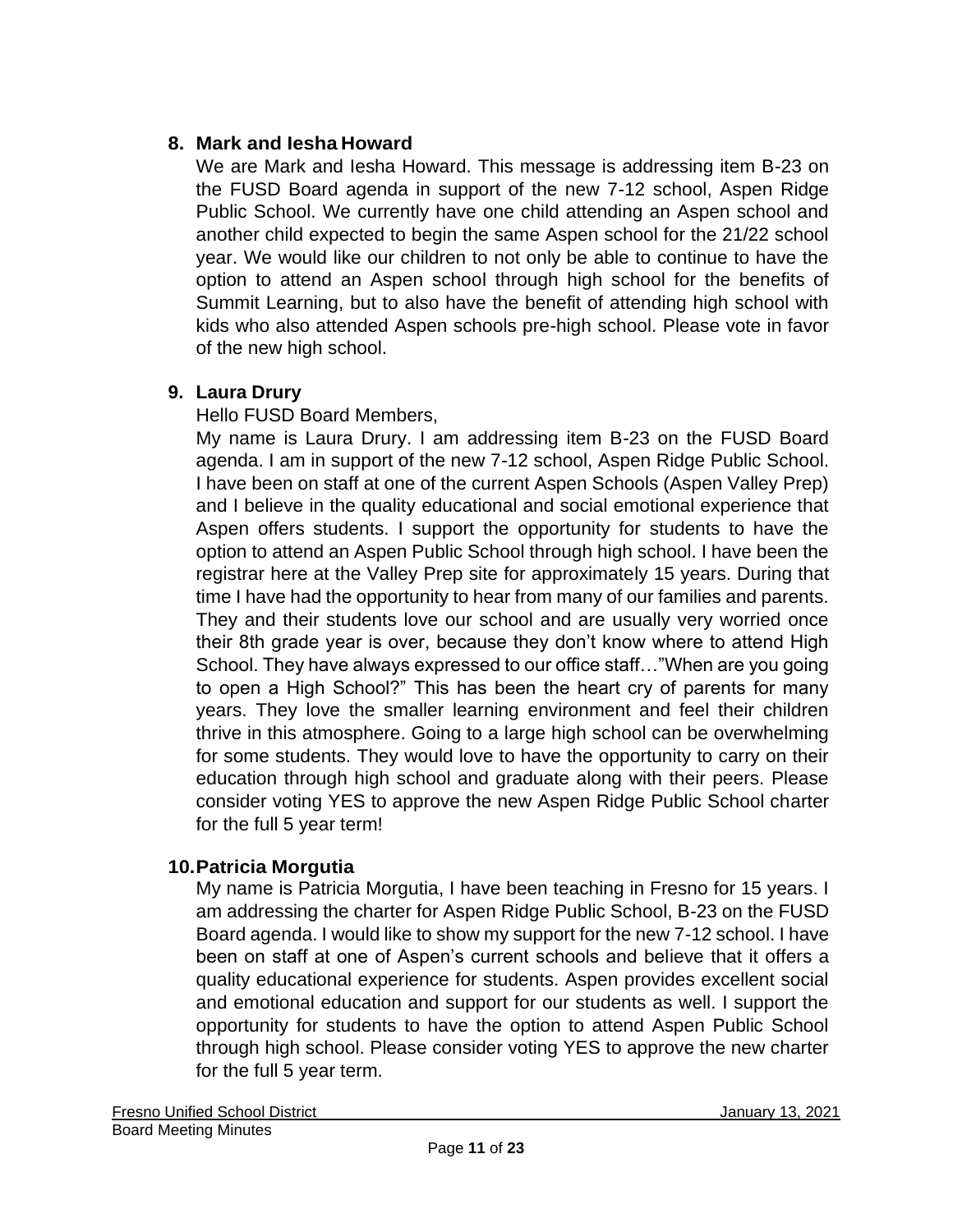### **11.Anai Gomez**

My name is Anai Gomez. I am addressing item B-23 on the FUSD Board agenda. I am in support of the new 7-12 school, Aspen Ridge Public School. I have been a parent of student(s) at a current Aspen school, (or staff at current Aspen Schools) and I want my student to continue to have the option to attend an Aspen school through high school. I believe that parents should have a choice about what school is best for their students. Summit Learning has helped my student to grow both socially and academically. I believe that Aspen will prepare my student for college and a career. Please consider voting YES to approve the new Aspen Ridge Public School charter for the full 5 year term!

## **12.Maria Claudia Dominguez**

My name is Maria claudia dominguez

I am addressing item B-23 on the FUSD Board agenda. I am in support of the new 7-12 school, Aspen Ridge Public School. I have been a parent of student(s) at a current Aspen school, (or staff at current Aspen Schools) and I want my student to continue to have the option to attend an Aspen school through high school. I believe that parents should have a choice about what school is best for their students. Summit Learning has helped my student to grow both socially and academically. I believe that Aspen will prepare my student for college and a career. Please consider voting YES to approve the new Aspen Ridge

### **13.Stephanie Pacheco**

My son attends Aspen Meadow and is in the 5th grade; he's been there since the 4th grade. He initially attended school in Clovis. After speaking with administrative staff at Aspen, I knew I wanted him there. The kids are held accountable and provided with the tools necessary to make them exceptional leaders. The staff at Aspen pay attention to detail and are committed to our students success, both academically and personally/socially.

In my opinion, we need more schools committed to our students success in the way Aspen is. By allowing for a 7th-12th grade school, it would properly prepare our, then high school students for life in the real world. Aspen Ridge would equip them with the means necessary to lead by example and pave the way for others as they embark on their young adulthood endeavors.

By going to Aspen Meadow, our kids learn to believe in themselves; building their self-esteem and confidence. They learn different ways of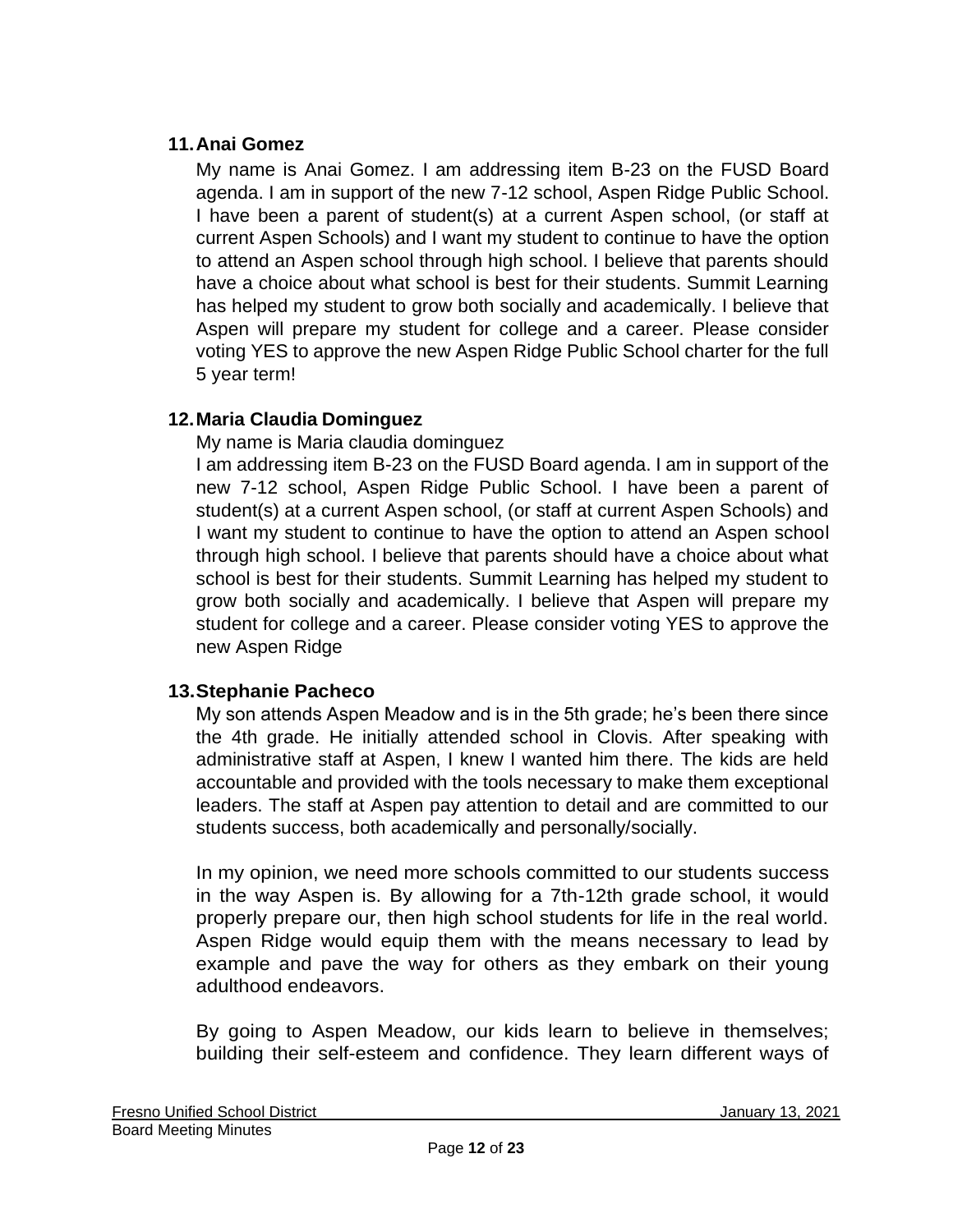overcoming their obstacles and that anything is possible. Which allows them to set goals and take the necessary steps to achieve them. We need a high school that invests in our kids the way Aspen does.

I look forward to my son being a graduate of Aspen Ridge.

### **14.Janal Sandoval**

My son started at aspen in kinder and they have by far been great to my boy I worry that by the time he gets into 7th grade he will have to transfer to a public school I cant say enough how wonderful things about this school their program and staff I hope you will allow this school to be granted a middle and highschool to keep the continued education going for these children

# **15.Scott Bergstrom**

Good afternoon FUSD Board/Fresno education advocates,

My name is Scott Bergstrom. I am addressing item B-23 on the FUSD Board agenda. I am in support of the new 7-12 school, Aspen Ridge Public School. I have been an employee of Aspen for 8 years now and fully believe in the quality education and social emotional experience that we offer our students. Josh Hodges and his leadership team are a phenomenal group of passionate experts that are ready for this opportunity. I hope that my son, now in Kindergarten, can have the opportunity to be an Aspen student through high school.

Please consider voting yes to approve the new Aspen Ridge Public School charter for the full 5 year team! Thank you for everything you do for our city, Scott Bergstrom

## **16.Lisa Taylor**

## Hello,

My name is Lisa Taylor. I am addressing item B-23 on the FUSD Board agenda. I am in support of the new 7-12 school, Aspen Ridge Public School. I have been on staff at one of the current Aspen Schools and I believe in the quality educational and social emotional experience that Aspen offers students. I support the opportunity for students to have the option to attend an Aspen Public School through high school. Please consider voting YES to approve the new Aspen Ridge Public School charter for the full 5 year term!

# **17.Michelle Rogers**

My name is Michelle Rogers. I am addressing item B-23 on the FUSD Board agenda. I am in support of the new 7-12 school, Aspen Ridge Public School. I have been on staff at Aspen Valley Prep and I believe in the quality educational and social emotional experience that Aspen offers students. I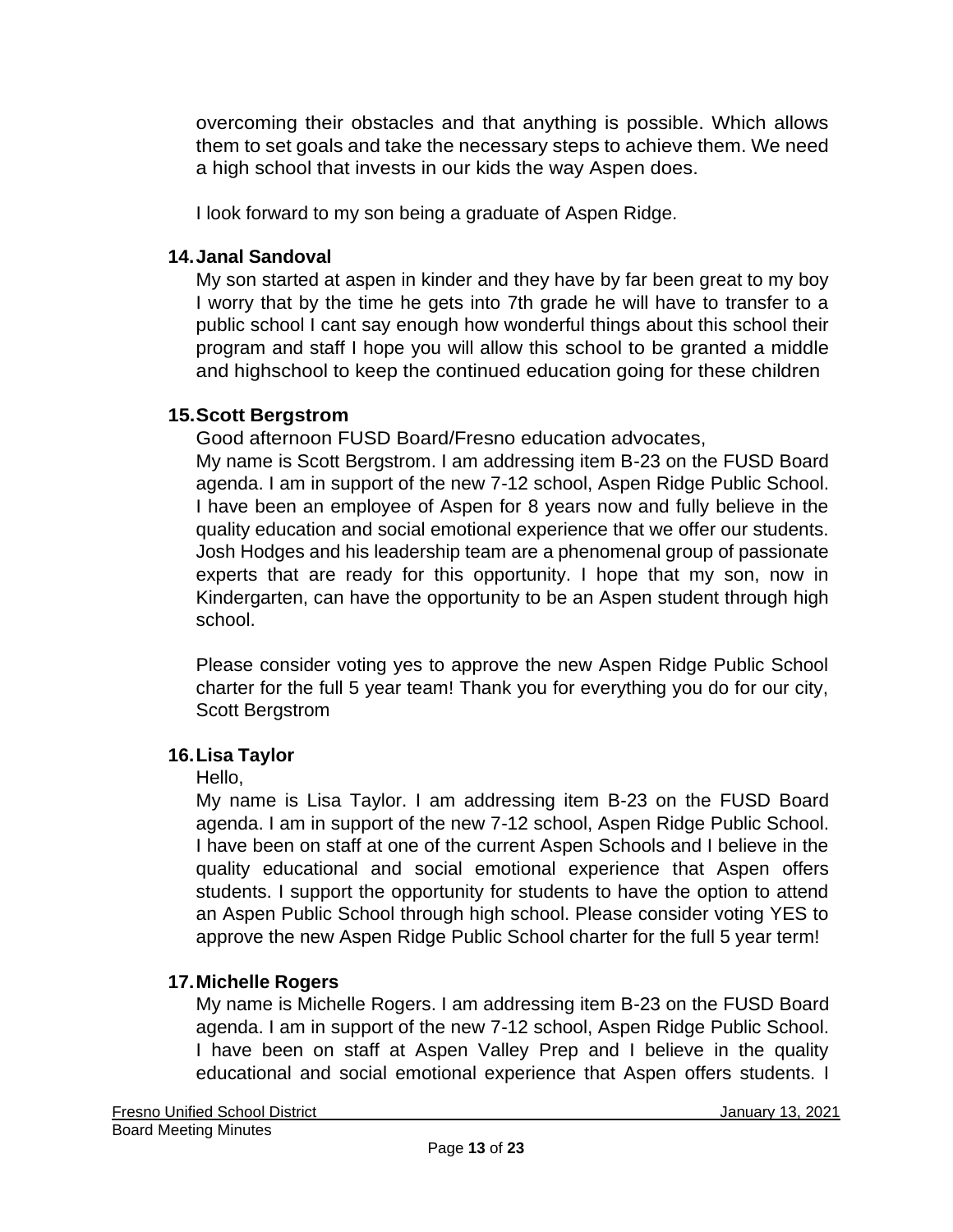support the opportunity for students to have the option to attend an Aspen Public School through high school. Please consider voting YES to approve the new Aspen Ridge Public School charter for the full 5 year term! Thank you for considering this option for our community.

### **18.Ua Lugo**

My name is Ua Lugo a parent of a child who currently attends Aspen Meadow. I am addressing item B-23 on the FUSD Board agenda. I am in support of the 7-12 school, Aspen Ridge Middle School. I want my student to continue to have the option to attend an Aspen school through high school. I believe that parents should have a choice about what school is best for their students. Summit Learning has helped my student to grow both socially and academically. I believe that Aspen will prepare my student for college and a career. Please vote YES to approve the new Aspen Ridge Public School charter for the full 5 year term!

## **19.Eleanor Speakes**

My name is Eleanor Speakes. My son, Cristian Speakes has attended Aspen Meadow School for the past four years, and is currently in forth grade. I am writing in support of approving Aspen Ridge Charter School.

I am very satisfied with the quality and fervor of education my child is getting, including his current distance learning during the Covid pandemic. The school was well prepared with tablets, hotspots, on-line curriculum, a breakfast/lunch program, and even a virtual after- school program to keep my child engaged academically, technologically, socially, and nutritionally. They also offer mental health, art, PE, music, and community resources to help meet the diverse needs of all students. It is also nice to have our resident law enforcement officers on campus to ensure safety, especially since the school is in a low-income, high crime area. Since the school purchased the campus, major funds have been used to improve the campus facilities (new roof, fence, paint, computers, and too much more to mention).

Aspen staff are a relatively small, but tight group of very caring, supportive, proactive, and collaborative group of professionals. Kids and families are known personally, more than just by name. The Aspen team is willing to go that extra length to work with students and families. We have also experienced first-hand the "village-type" embrace Aspen teachers, administrators, and community use to ensure all children receive necessary supports, resources, and tools to succeed.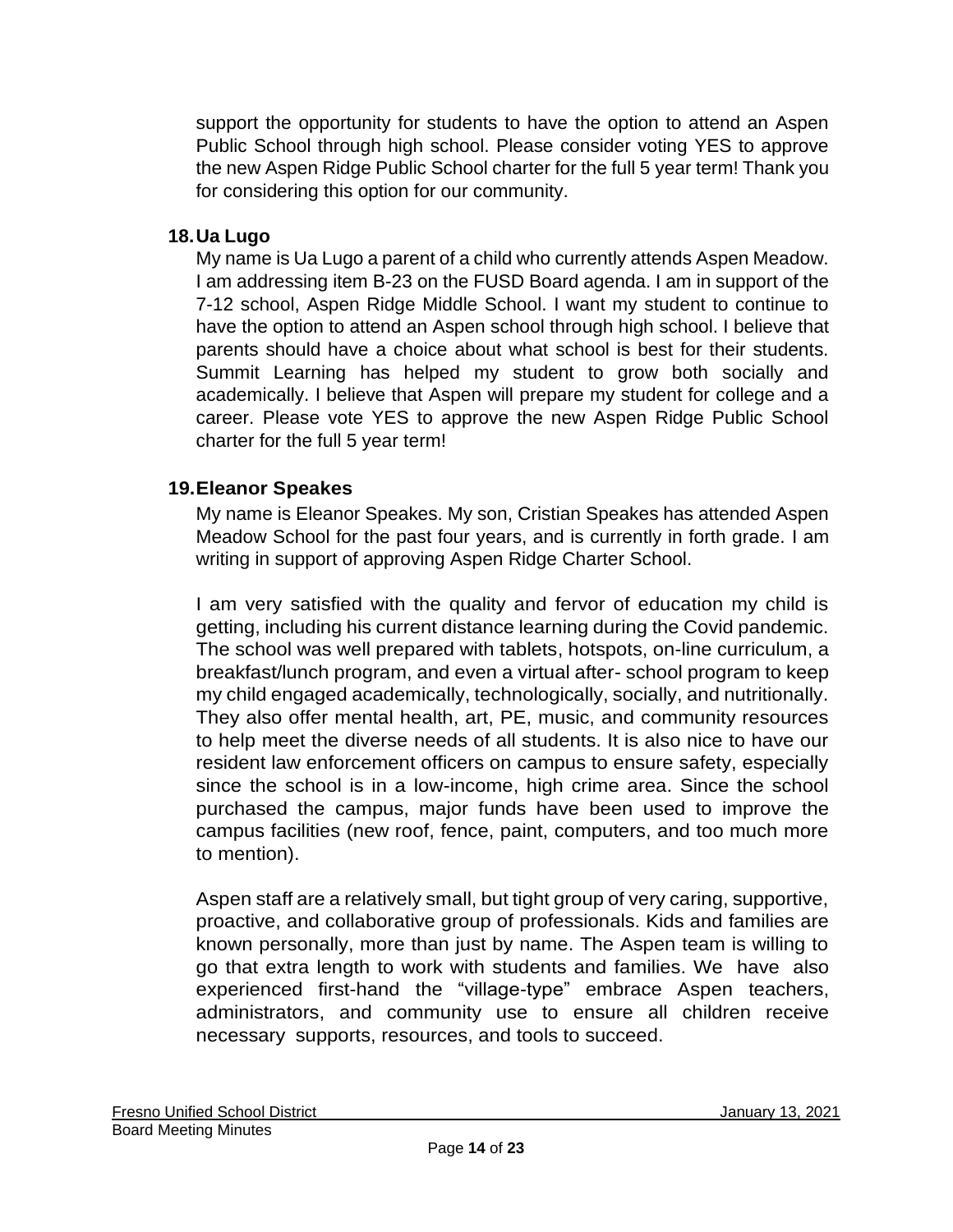And if they don't have the specialized service or equipment, they will allocate funds, or **(250- word limit reached)**.

## **20.Steven Gomez**

My name is Steven Gomez. I am addressing item B-23 on the FUSD Board agenda. I am in support of the new 7-12 school, Aspen Ridge Public School. I have been a parent of a 6th student(s) at a current Aspen school, and I want my student to continue to have the option to attend an Aspen school through high school. I believe that parents should have a choice about what school is best for their students. Summit Learning has helped my student to grow both socially and academically. I believe that Aspen will prepare my student for college and a career. Please consider voting YES to approve the new Aspen Ridge Public School charter for the full 5 year term!

### **21.Twilla Maldonado**

My name is Twilla Maldonado. I am addressing item B-23 on the FUSD Board agenda. I am in support of the new 7-12 school, Aspen Ridge Public School. I am a parent of a student at Aspen Meadow school, and I want my student to continue to have the option to attend an Aspen school through high school. I believe that parents should have a choice about what school is best for their students. Summit Learning has helped my student to grow both socially and academically. I believe that Aspen will prepare my student for college and a career. Please consider voting YES to approve the new Aspen Ridge Public School charter for the full 5 year term!

## **22.Shelly Coleman**

Hello! My name is Shelly Coleman, and I am addressing item B-23 on the FUSD Board agenda. I am in support of the new 7-12 Aspen Ridge Public School. I have been a parent of a student at Aspen Valley Prep Academy for five years. My son is currently a 7th grader. I very much want my child to continue to have the option to attend an Aspen school through high school. I strongly believe that parents should have a choice about what school is best for their children, and I believe continuity of education is important. Summit Learning has helped my student to grow both socially and academically, and Aspen Valley Prep has played a key role in developing his budding leadership skills and interest in civic duty and service. I believe that Aspen Ridge is the best option to prepare my student for college, career, and future leadership in both his job and city. The stellar reputation of both current Aspen schools speaks for itself. Please consider voting YES to approve the new Aspen Ridge Public School charter for the full five-year term. Thank you for your consideration.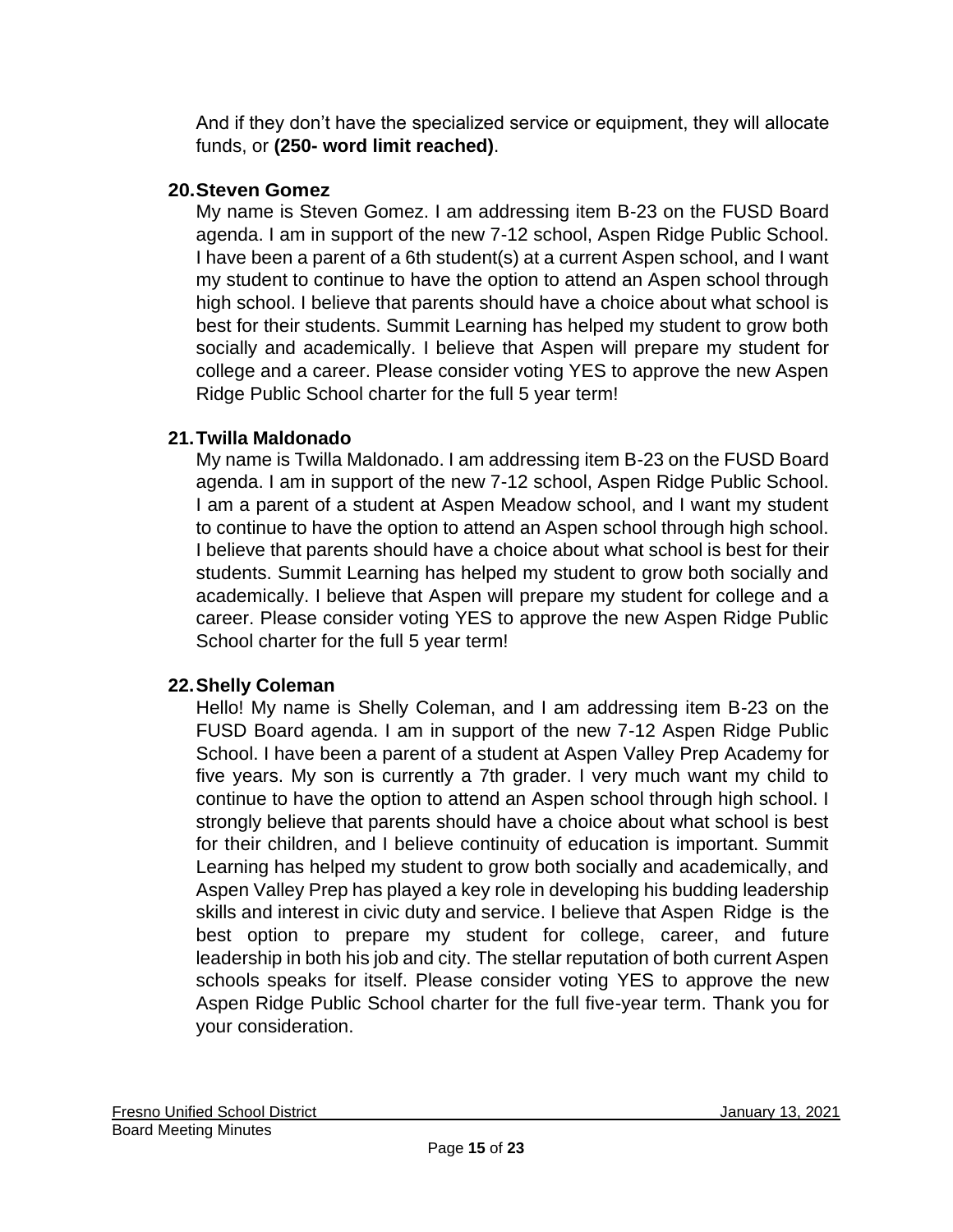#### **23.Hilary Witts**

In 2016, Aspen Valley Prep, started Summit Learning with two first year teachers and two provisional intern teachers to 77 students. Our first year, we saw an 11% increase in Math and 10% increase in ELA on the SBAC.

In my fourteen years of teaching, I had never seen a curriculum or program make that big of a gain in a single year. Since then, Aspen Valley Prep's, SBAC scores from last year beat the state scores in ELA in 6th-8th grade, and Math in 6th and 7th grades. Data you can see within our petition.

I've also seen this program support the teachers with incredible professional developments, resources, lesson plans, and workshops to take any teaching practice to the next level.

The Summit Learning program offers any year teacher the ability to engage their students in deep meaningful ways, both academically and to help develop the 16 lifelong habits of success - some of which are attachment, selfregulation, stress management, growth mindset, relationship skills, selfefficacy to name a few..

Our students are thriving with Summit Learning and even when they currently leave us to go to the high school of their choice, they are still using the skills they learned with us and quickly standout amongst their high school peers. We know the Summit Learning program works in preparing our students for the 21st century and we will continue to offer it at all our schools in the future so that we can transform our community by developing exceptional **(250-word limit reached)**.

### **24.Maria Arellano**

My name is Maria Arellano. I am addressing item B-23 on the FUSD Board agenda. I am in support of the new 7-12 school, Aspen Ridge Public School. I have been a parent of student(s) at a current Aspen school, (or staff at current Aspen Schools) and I want my student to continue to have the option to attend an Aspen school through high school. I believe that parents should have a choice about what school is best for their students. Summit Learning has helped my student to grow both socially and academically. I believe that Aspen will prepare my student for college and a career. Please consider voting YES to approve the new Aspen Ridge Public School charter for the full 5 year term!

### **25.Kristin Green**

My name is Kristin Green. I am addressing item B-23 on the FUSD Board agenda. I am in support of the new 7-12 school, Aspen Ridge Public School.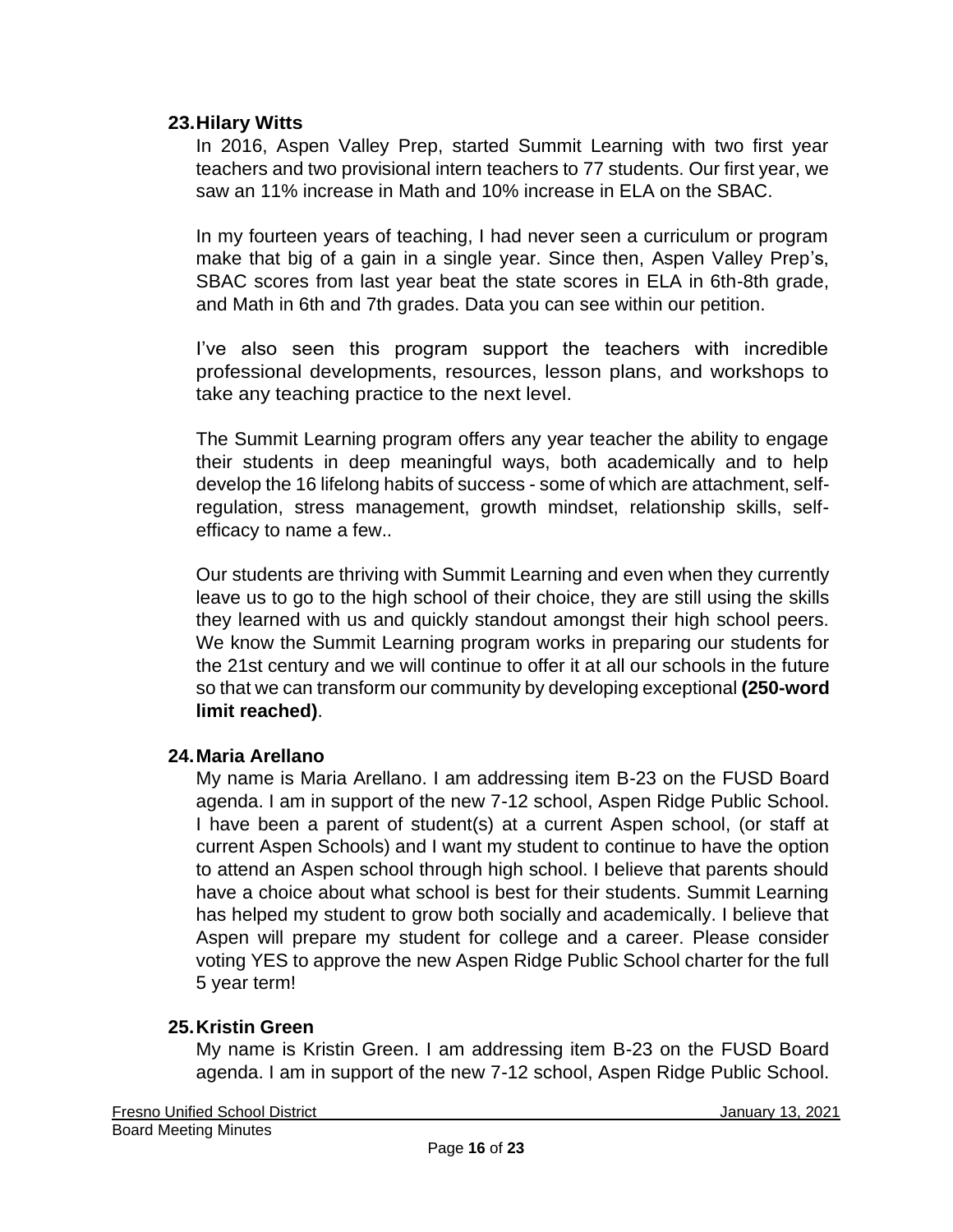I have been on staff at one of the current Aspen Schools and I believe in the quality educational and social emotional experience that Aspen offers students. I support the opportunity for students to have the option to attend an Aspen Public School through high school. Please consider voting YES to approve the new Aspen Ridge Public School charter for the full 5 year term!

### **26.Sarah Crantz**

My name is Sarah Crantz. I am addressing item B-23 on the FUSD Board agenda. I am in support of the new 7-12 school, Aspen Ridge Public School. I am on staff at both of the current Aspen Schools in my role as Director of Special Education. Our schools are dedicated to providing high quality education and desire to continue our work with our families through grade 12. Our students who receive special education services thrive in our schools and receive services that empower them to reach their potential. Please consider voting YES to approve the new Aspen Ridge Public School charter for the full 5 year term.

### **27.Priscilla Robbins**

My name is Priscilla Robbins. I am addressing item B-23 on the FUSD Board agenda. I am in support of the new 7-12 school, Aspen Ridge Public School. I am a member of the Board for Aspen Public Schools and I believe in the quality educational and social emotional experience that Aspen offers students. I support the opportunity for students to have the option to attend an Aspen Public School through high school. My relation to Aspen Charter Schools started prior to becoming a Board member. As Director of Rescue the Children with Fresno Mission I have seen firsthand the impact the teachers and staff have on the families at Rescue the Children. They support the families not only in academics but take steps to understand the families background to support their emotional needs. I have seen children who do not want to attend school change their outlook and enjoy attending. Please consider voting YES to approve the new Aspen Ridge Public School charter for the full 5 year term!

### **28.Johana Perez**

My name is Johana Perez. I am addressing item B-23 on the FUSD Board agenda. I am in support of the new 7-12 school, Aspen Ridge Public School. I have been a parent of student(s) at a current Aspen Meadow school, and I want my student to continue to have the option to attend an Aspen school through high school. I believe that parents should have a choice about what school is best for their students. Summit Learning has helped my student to grow both socially and academically. I believe that Aspen will prepare my student for college and a career. Please consider voting YES to approve the new Aspen Ridge Public School charter for the full 5 year term!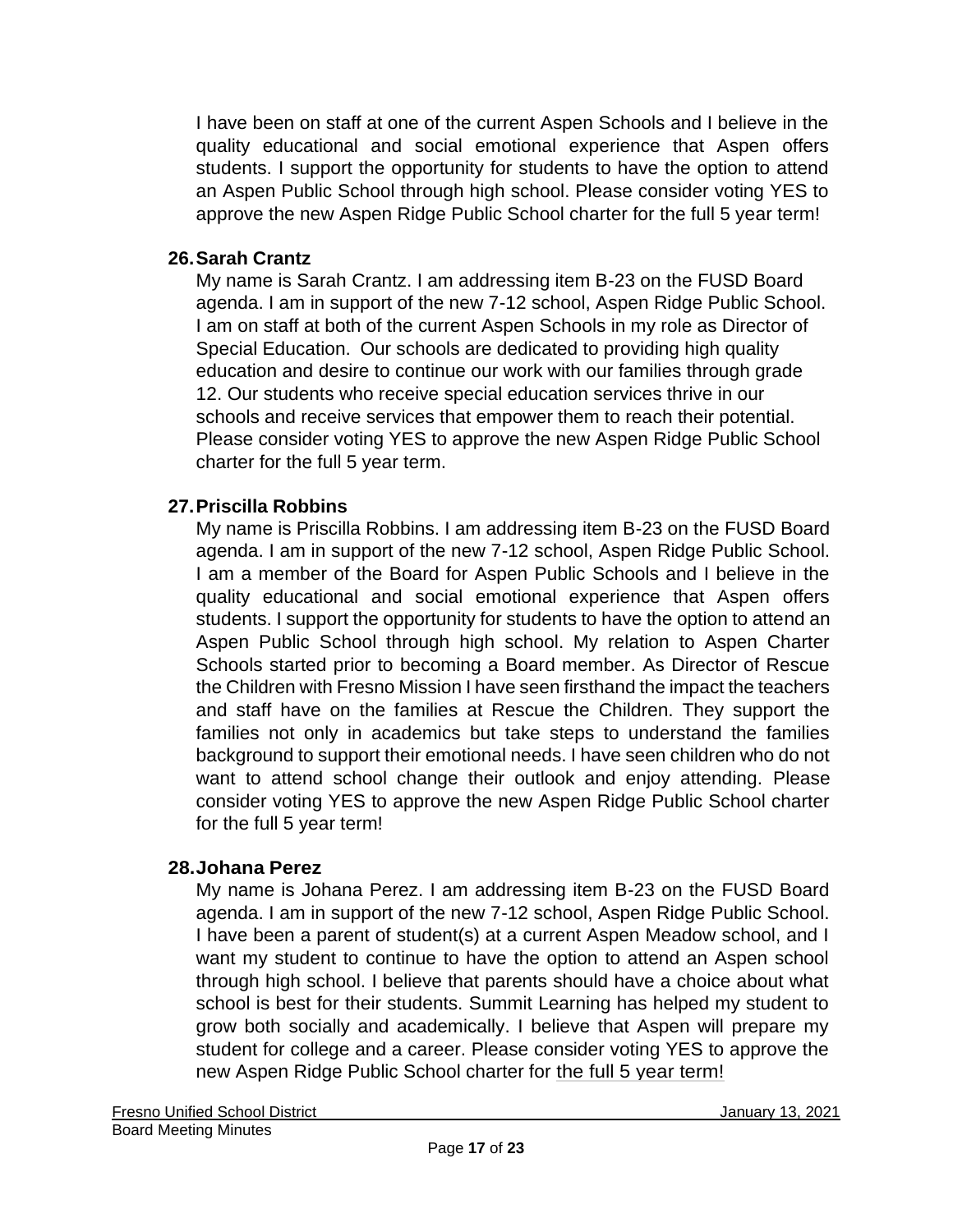### **29.Debbie Sawyer**

I'm addressing item B-23 on the FUSD Board Agenda. At Aspen teachers are close. We have to be. Too many of my friends have been treated so bad by the admin over the years. It breaks my heart but this year my friend was targeted for speaking up in concern. She's so nice and I know she wouldn't be rude to anyone. She was targeted and it's not fair. They said a parent complained about her but wouldn't give her any details. She had no way to defend herself because she didn't know why she was getting a write-up. We have seen so many teachers fired so fast. We are scared. She knew she was next to get fired so she quit. There's no union. Admin tell us not to meet with each other, to come to them with concerns but we really can't. Now admin says we're only allowed to get one letter of recommendation, from Shelly. It's policy now. Just one? How can we get another job with only one letter? I don't get it. It's like teachers are hostages. I'm upset and I can't stay quiet.

### **30.Cherida D'Souza**

My name is Cherida D'Souza. I am addressing item B-23 on the FUSD Board agenda. I am in support of the new 7-12 school, Aspen Ridge Public School. I am the parent of student at a current Aspen school, and I want my student to continue to have the option to attend an Aspen school through high school.I believe that parents should have a choice about what school is best for their students. Summit Learning has helped my student to grow both socially and academically. I believe that Aspen will prepare my student for college and a career. Please consider voting YES to approve the new Aspen Ridge Public School charter for the full 5 year term!

### **31.Vicelin D'Souza**

My name is Vicelin D'Souza. I am addressing item B-23 on the FUSD Board agenda. I am in support of the new 7-12 school, Aspen Ridge Public School. I am the parent of student at a current Aspen school, and I want my student to continue to have the option to attend an Aspen school through high school. I believe that parents should have a choice about what school is best for their students. Summit Learning has helped my student to grow both socially and academically. I believe that Aspen will prepare my student for college and a career. Please consider voting YES to approve the new Aspen Ridge Public School charter for the full 5 year term!

### **32.Oscar Gaxiola**

My name is Oscar Gaxiola. I am addressing item B-23 on the FUSD Board agenda. I am in support of the new 7-12 school, Aspen Ridge Public School.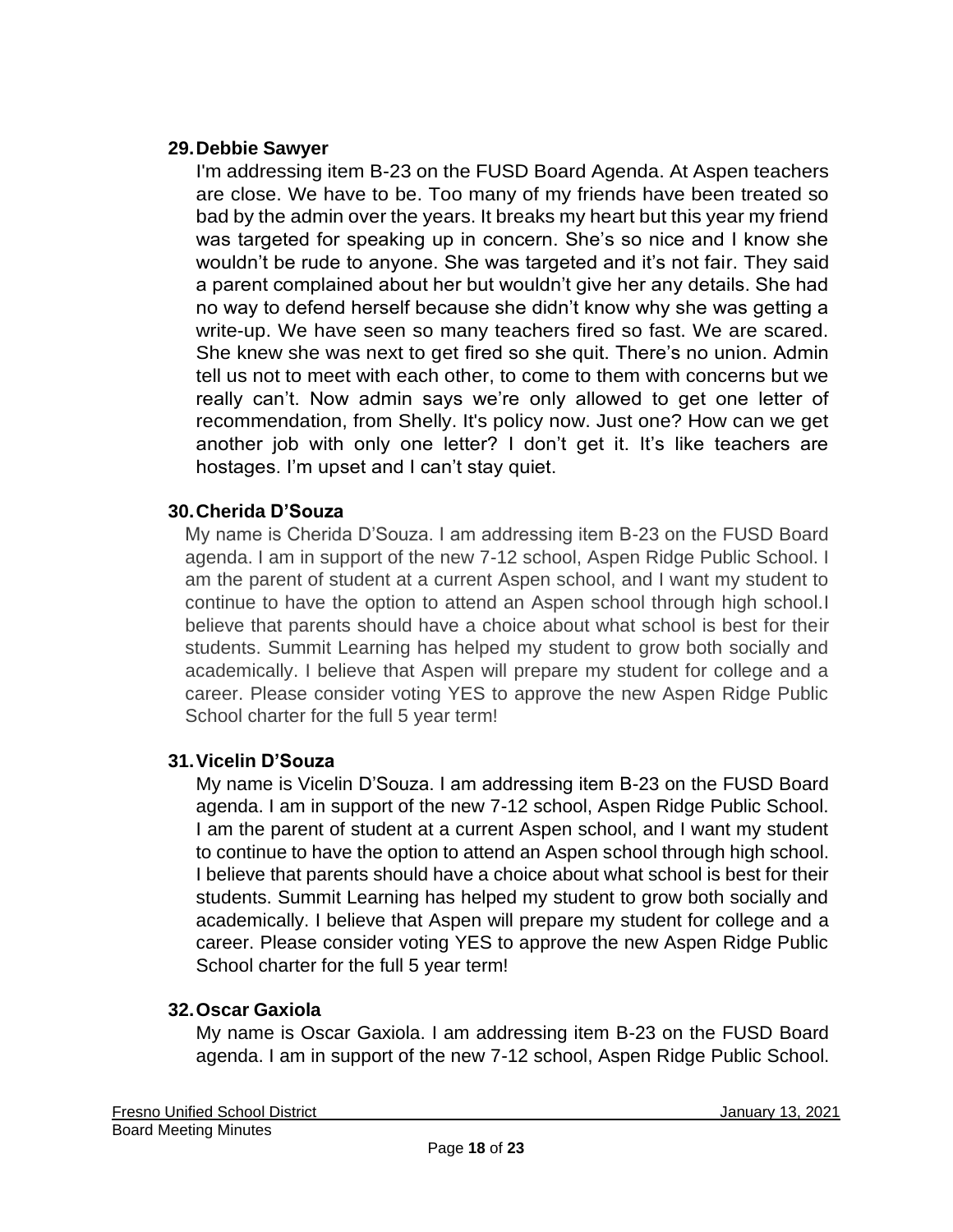I have been a parent of student(s) at a current Aspen school, (or staff at current Aspen Schools) and I want my student to continue to have the option to attend an Aspen school through high school. I believe that parents should have a choice about what school is best for their students. Summit Learning has helped my student to grow both socially and academically. I believe that Aspen will prepare my student for college and a career. Please consider voting YES to approve the new Aspen Ridge Public School charter for the full 5 year term!

### **33.Joseph Merrick**

### Good evening,

Even as of January 12 Aspen touts on its greatschools.org page that "The 7 Habits of Highly Effective People, The Leader in Me is used as a core of [its] character education program" although organization leaders confided in teachers that they were going to save \$10,000 by not renewing their usage license this academic year (2020-21) forward. The last time Mr. Hodges addressed you, the Board, he included The 7 Habits as a major social emotional component of Aspen Ridge when, in fact, it had already been jettisoned from the organization. We are not legally permitted to use the materials or teachings without an active license. Lying about its legal implementation, falsely advertising its usage, and misleading the Board would be clear ethical transgressions the Board should use as concrete insight regarding the ethically compromised underpinnings of Aspen Public Schools.

The organization seems to be cutting corners in another important aspect as well. The principals of both Aspen schools have had several years to gain the necessary professional training in the form of graduate degrees and especially administrative credentials. As currently understood, the two leaders, Ms. Rivera and Mrs. Taylor, as well as Mr. Hodges, have not even begun to pursue their credentials, nor do they hold even preliminary credentials. This blatant disregard for minimal standards—not to mention high standards— should also serve as a clear harbinger of Aspen's looming downfall. They don't take their position seriously. And despite the copy-paste testimonials you're likely to receive from **(250- word limit reached)**.

For the record, Board Members had comments/questions pertaining to Agenda Item B-23. A summary is as follows: Requested clarity as to the Superintendent's recommendation. Requested clarity on fiscal impact and how fiscal impact is calculated. Requested clarity as to what would distinguish Aspen from other schools. Commented on the district's strict scrutiny on this petition. Commented on Aspen's track record.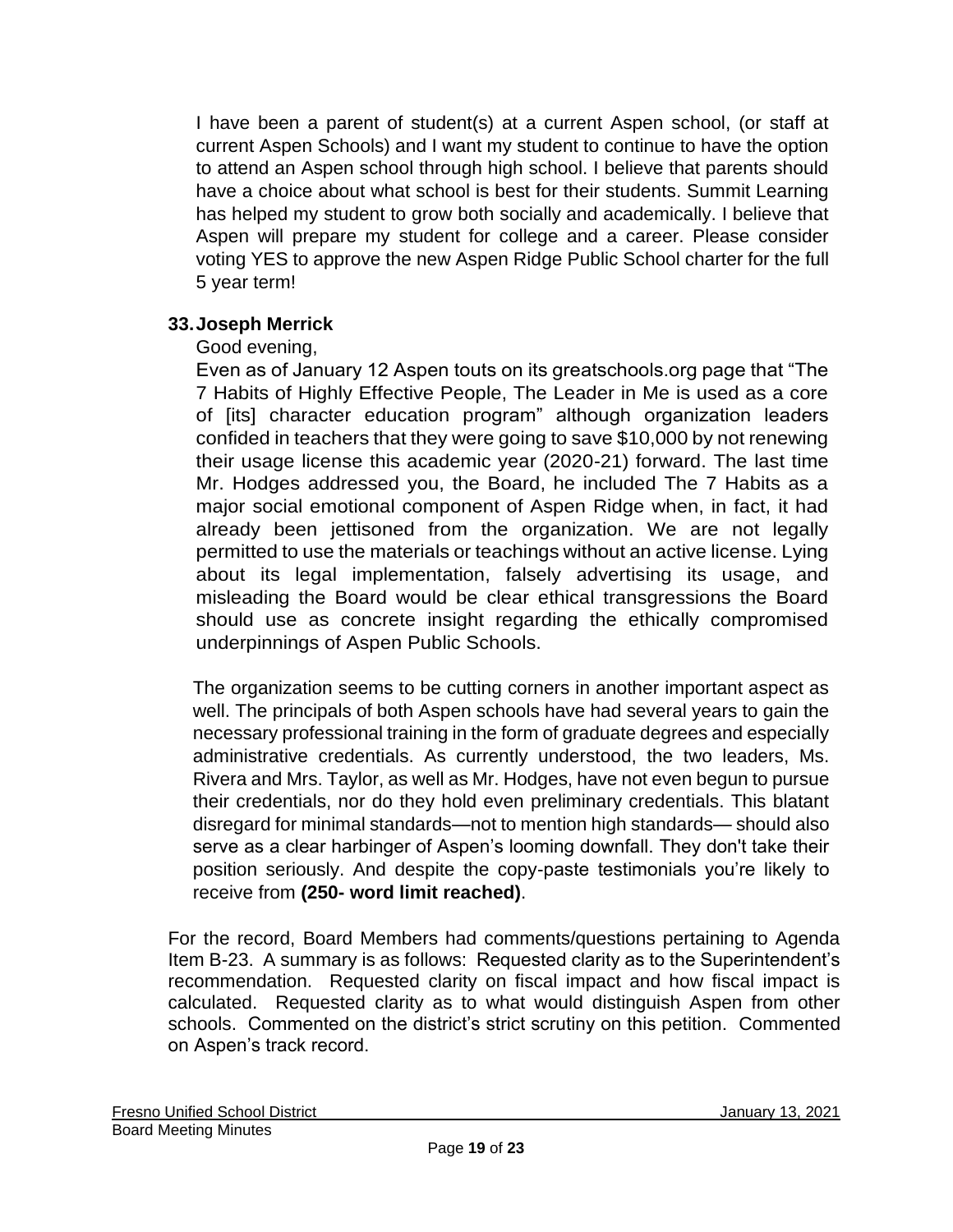For the record, at this time during the Board discussion Board Member Mills motioned to approve the Aspen Ridge Public School Charter Petition for 5-years, seconded by Board Clerk Thomas.

For the record, Board Members continued comments/questions pertaining to Agenda Item B-23. A summary is as follows: Requested clarity as to if the Board approved the petition for more than two years if at the two-year mark staff would have the opportunity to review the program with Aspen for any areas of concern.

For the record, at this time during the Board discussion, Board Member Islas asked Board Member Mills if she would amend her motion to approve the Aspen petition for a two-year term. A summary of response is as follows: Board Member Mills declined to amend due to high school being a four-year program and would not want students to be left hanging if the program shut down after two-years. Shared she feels this petition has faced stricter scrutiny than other petitions. Would agree to amend to a four-year term but no less.

For the record, Board Members continued comments/questions pertaining to Agenda Item B-23. A summary is as follows: Commented there is a waiting list that could help with enrollment. Requested clarity regarding new Charter School Laws for California. Requested from staff an in-depth reasoning for their recommendation of a two-year term. Superintendent Dr. Nelson, Interim Chief Financial Officer, Santino Danisi, Instructional Superintendent, Carlos Castillo, Legal Counsel, Susan Hatmaker, and staff from Aspen where available to provide clarity.

On a motion by Board Member Mills, seconded by Board Clerk Thomas, Agenda Item B-23 was approved for a four-year term by a roll call vote of 5-2-0-0, as follow: AYES: Board Members: Cazares, Jonasson Rosas, Mills, Major Slatic, and Thomas. NOES: Board Member Islas and Board President Davis.

#### **B-24, DISCUSS and DECIDE in the Matter of the Golden Charter Academy Charter Petition**

Golden Charter Academy, a California non-profit public benefit corporation, has delivered a petition to the district to operate a new charter, Golden Charter Academy, seeking authorization to operate July 01, 2021 through June 30, 2026. The charter proposes to open Fall 2021 with 198 students in grades transitional kindergarten through third. The petition was received by the Charter Office on October 23, 2020 and a Public Hearing was held at the December 09, 2020 Board meeting.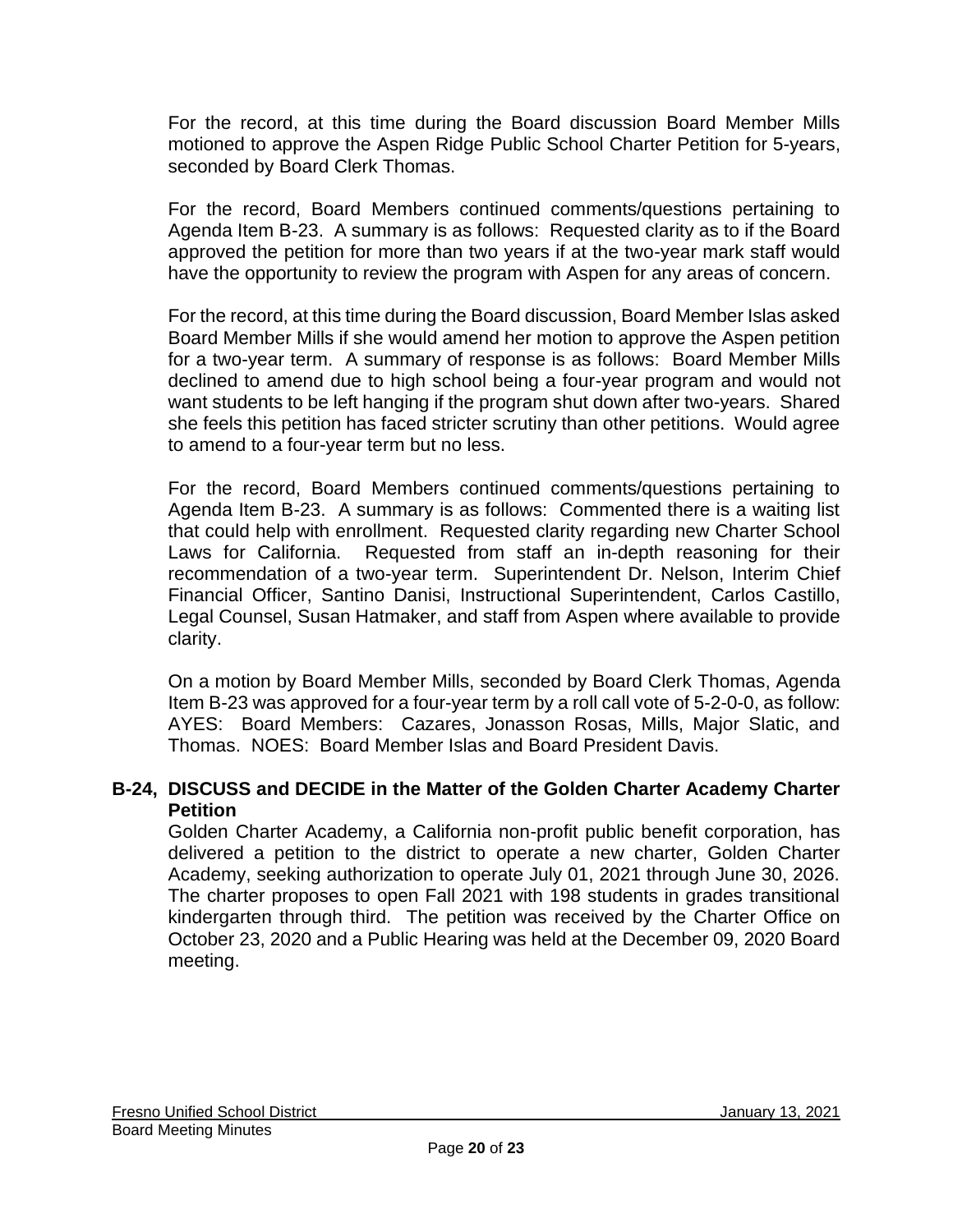For the record, Board Clerk Thomas read a statement as follows:

Item B-24 on tonight's agenda is the decision in the Matter of Golden Charter Academy's petition. As I stated in the Board Meeting on December 09, 2020, I am a founding member of the Golden Charter Academy and I serve in an unpaid capacity as the Vice-President of Golden Charter Academy's Board of Directors. The CEO and President of Golden Charter Academy is my son-in-law, Robert Golden. Because Golden Charter Academy is a 501C3 non-profit corporation I am a non-compensated officer. I do not have any financial interest in Golden Charter Academy or the petition; however, as a Golden Charter Academy founder and Vice-President I have a personal interest in this matter. Therefore, consistent with Board Bylaw 9270 and out of the abundance of caution, I am recusing myself to avoid any appearance of impropriety. In addition, because item B-24 is listed in the conference/ discussion section on the agenda, Board Bylaw 9270 requires that I leave the meeting room until the Board has discussed this matter and made its decision in the Matter of the Golden Charter Academy petition.

For the record, Board Clerk Thomas left the meeting during discussion of Agenda Item B-24.

# **OPPORTUNITY for Public Comment**

For the record, two submissions of public comment were received for Agenda Item B-24. They are as follows:

## **1. Carrie Lorraine Ayala**

My name is Carrie Lorraine Ayala, my pronouns are she / they, and I live in the Fresno High area. I have deep concerns about the "In The Public Interest" analysis of the proposed Golden Charter Academy. There appear to be a number of serious problems that could put the community and district in legal and financial trouble. I urge the district to pull the vote until further analysis can be done. Thankyou.

# **2. Clare Crawford**

GCA's petition has numerous deficiencies and does not meet the basic requirements for a charter petition. This petition should be denied based on 5 of the 8 legal bases fordenial. The school does not include a principal for its first three years, while funding a CEO without teaching experience, resulting in an unsound educational program.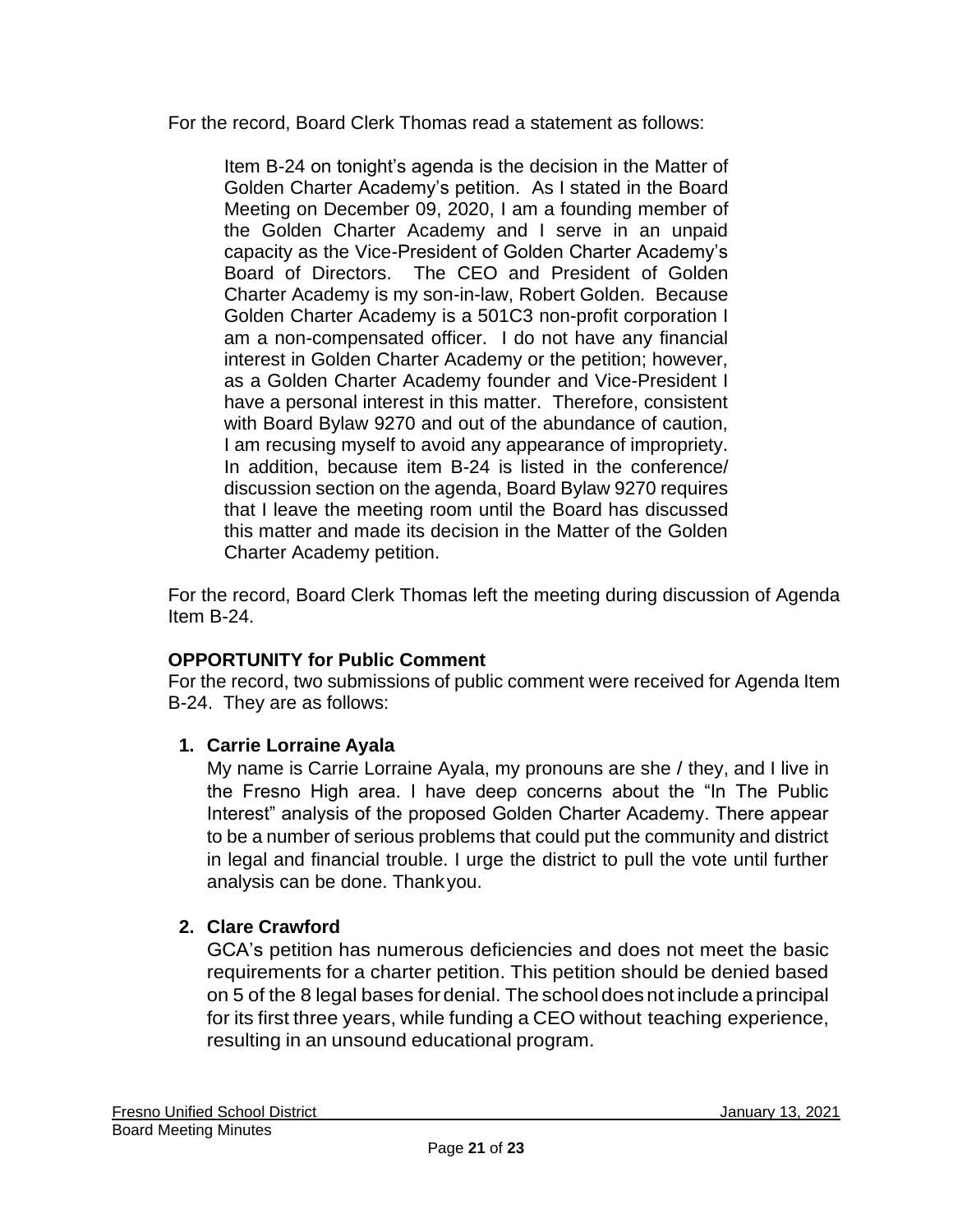GCA is unlikely to successfully implement their program due to major budget issues. A quarter of the budget is in a single line item, without any detail as to what is included and whether the costs are reasonable. The budget allocates 0% for CalPERS - an annual gap of between \$65,000 in year one and \$134,000 by year five. Staff did not evaluate GCA's enrollment projections, which are unrealistic based on trends in existing local charters, resulting in lower revenue than projected.

The petition and staff report reveal serious conflicts of interest. GCA plans to enter into two significant financial transactions with the CEO, Robert Golden. This conflict is compounded by the participation on the GCA Board of Mr. Golden's mother-in-law, an FUSD Board member.

The school will have an undeniable fiscal and community impact on FUSD's highest-needs students, a concern the staff does not address. GCA's petition does not include the required number of signatures. GCA was unable to write an appropriate admissions policy and was provided one by FUSD's charter review team, an inappropriate role for FUSD staff. GCAs' petition has serious problems with budget, governance and staffing and should be denied.

For the record, Board Members had comments/questions pertaining to Agenda Item B-24. A summary is as follows: Expressed appreciation for Mr. Golden's novel concept for education. Shared a concern that Mr. Golden did not have a credential nor does leadership at the site. Expressed concern it did not appear the program was financially feasible. Shared concern of school meeting enrollment projections. Commented CalPERS was not listed in the financial statement. Shared concern pertaining to teacher signatures.

For the record, Member Mills made a motion to deny the Golden Charter Academy Charter petition to allow Golden Charter Academy the opportunity to correct petition deficiencies and then return for approval. Board Member Islas seconded the motion.

For the record Board Members continued their comments/questions pertaining to Agenda Item B-24. A summary is as follows: Requested clarity as to the required number of signatures. Requested clarity pertaining to a name that has no signature attached. Expressed admiration for Golden Charter Academy's mission and commended Mr. Robert Golden. Shared same concerns mentioned by fellow Board Members. Expressed concern for community impact analysis. Requested clarity as to the lease agreement. Interim Chief Financial Officer, Santino Danisi, Instructional Superintendent, Carlos Castillo, Legal Counsel Susan Hatmaker, and Legal Counsel Marybeth de Goede were available to provide clarity